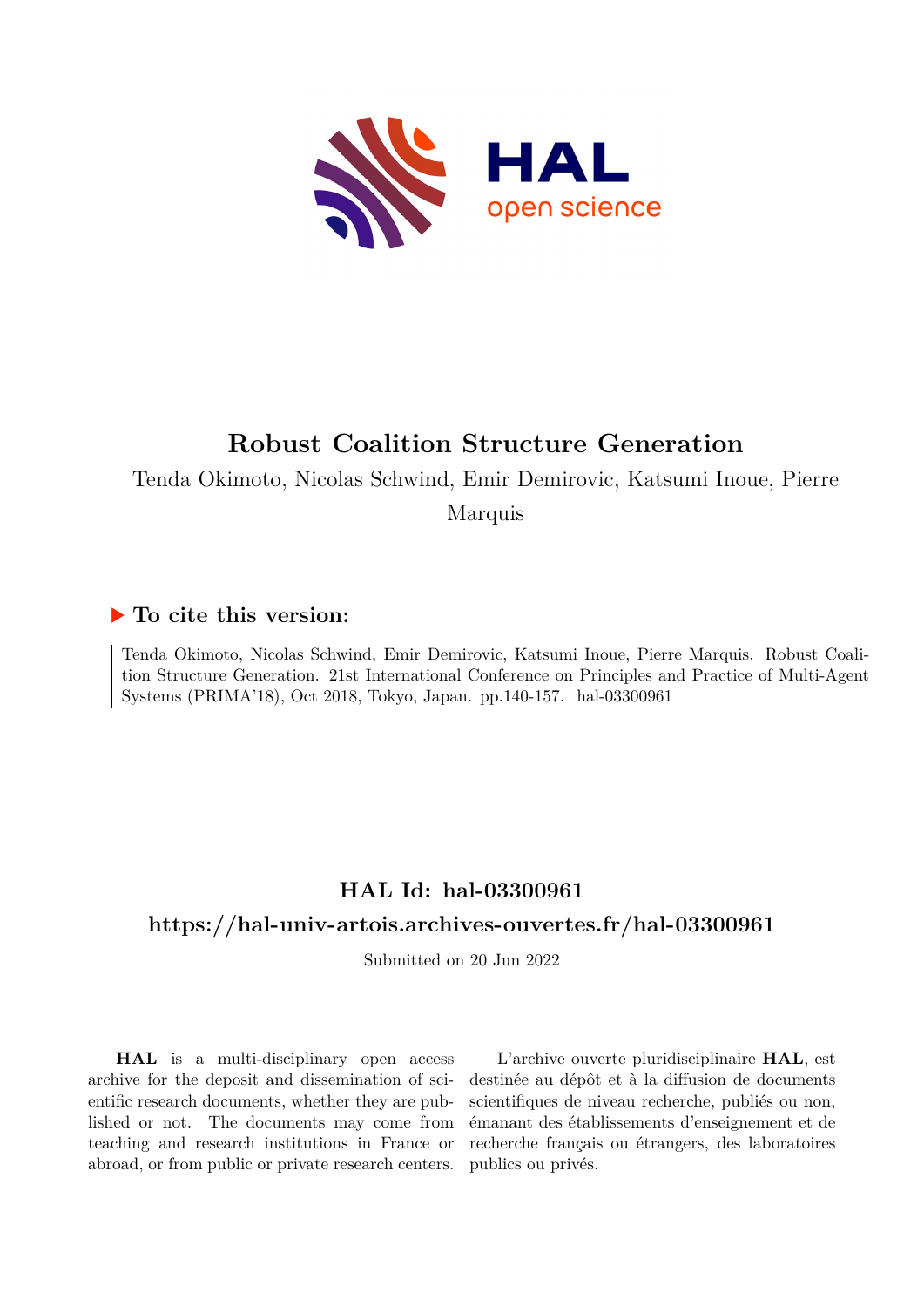## Robust Coalition Structure Generation

Tenda Okimoto<sup>1</sup>, Nicolas Schwind<sup>2</sup>, Emir Demirović<sup>3</sup>, Katsumi Inoue<sup>4</sup>, and Pierre Marquis<sup>5</sup>

<sup>1</sup> Kobe University, Kobe, Japan

tenda@maritime.kobe-u.ac.jp

<sup>2</sup> National Institute of Advanced Industrial Science and Technology, Tokyo, Japan 3

School of Computing and Information Systems, University of Melbourne, Australia

<sup>4</sup> National Institute of Informatics, Tokyo Institute of Technology, Tokyo, Japan

<sup>5</sup> CRIL-CNRS, Université d'Artois, Institut Universitaire de France, Lens, France

Abstract. How to form effective coalitions is an important issue in multi-agent systems. Coalition Structure Generation (CSG) involves partitioning a set of agents into coalitions so that the social surplus (i.e. the sum of the rewards obtained by each coalition) is maximized. In many cases, one is interested in computing a partition of the set of agents which maximizes the social surplus, but is robust as well, which means that it is not required to recompute new coalitions if some agents break down. In this paper, the focus is laid on the Robust Coalition Structure Generation (RCSG) problem. A formal framework is defined and some decision and optimization problems for RCSG are pointed out. The computational complexity of RCSG is then identified. An algorithm for RCSG (called AmorCSG) is presented and evaluated on a number of benchmarks.

Keywords: Multi-Agent System *·* Coalition Structure Generation *·* Robustness.

## 1 Introduction

*Coalition Structure Generation* (CSG) [14, 20] is a key issue for a number of applications related to multi-agent cooperation, e.g., waste-water treatment system [5], distributed vehicle routing [20] and multi-sensor networks [3]. CSG involves partitioning a set of agents into coalitions so that the sum of the values of all coalitions is maximized. In CSG, it is well-known that finding an optimal coalition structure which maximizes the social surplus is **NP**-hard. Indeed, the decision problem associated with CSG is equivalent to the *complete set partition problem* [23] which is **NP**-complete.

Robustness (i.e., it is not required to recompute new coalitions of CSG even if some agents break down) is an expected property of CSG. In this paper, the focus is laid on the Robust Coalition Structure Generation (RCSG) problem. A formal framework for the RCSG problem is presented and some decision and optimization problems for RCSG are pointed out. A coalition structure is viewed as *k*-*robust* (for a given non-negative integer  $k$ ) if removing any subset of  $k$  agents from it leads the remaining coalitions to still be beneficial. The RCSG *decision* problem consists in determining whether there exists a *u*-beneficial and *k*-robust coalition structure, for a given reward threshold *u* and robustness threshold *k*. We identify the computational complexity of the RCSG decision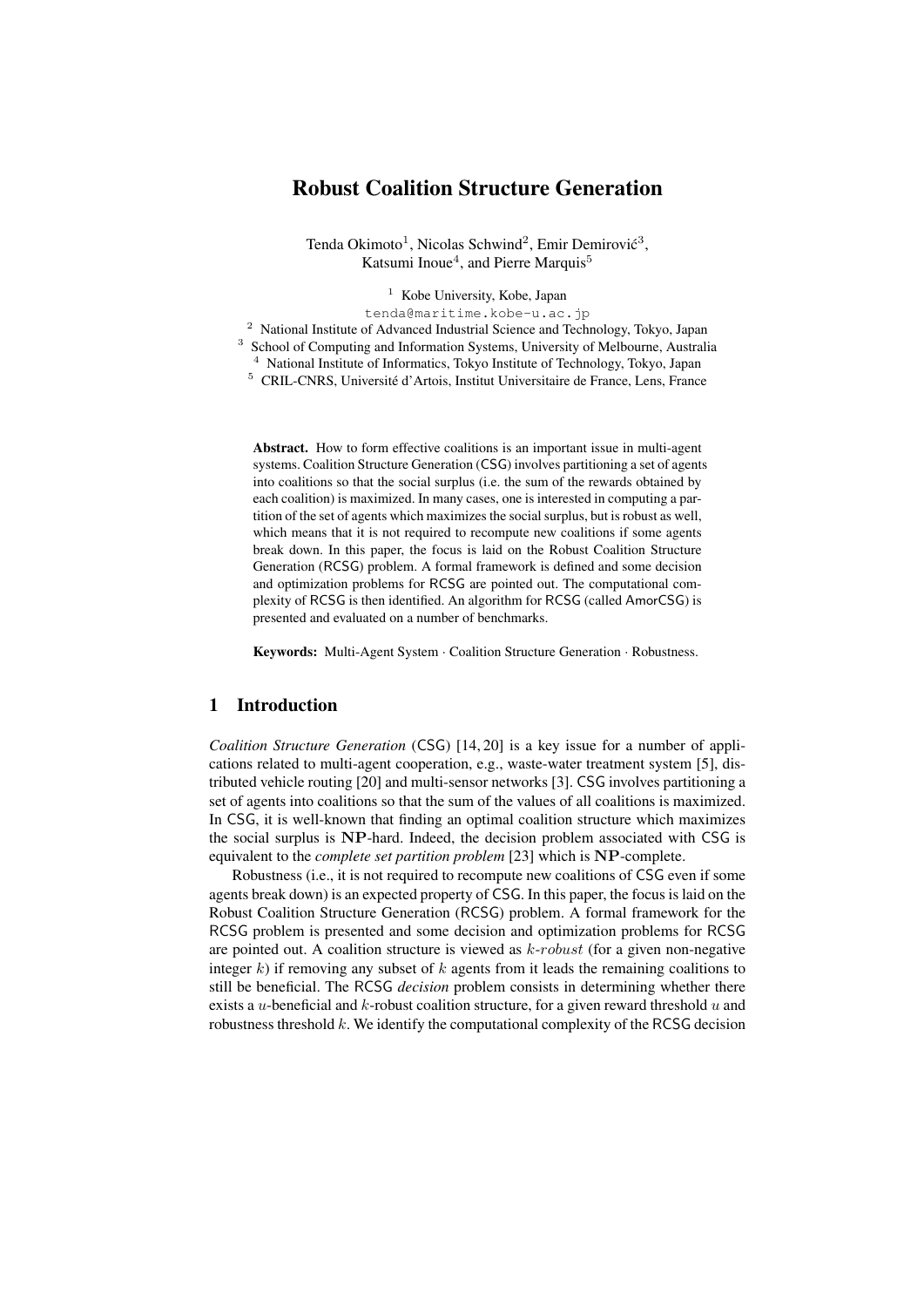problem. While the standard CSG problem is **NP**-complete, we show that the RCSG decision problem is inherently harder unless the polynomial hierarchy collapses (RCSG is **Σ p 2** -complete). One of the *optimization* counterparts of this problem consists in fixing the robustness threshold *k* and finding one of the most beneficial coalition structures meeting the robustness requirement. Dually, one can also fix the reward threshold *u* and optimize the robustness of a *u*-beneficial coalition structure. Lastly, one can consider the *bi-objective optimization problem* where the aim is to optimize both the reward and the robustness of a coalition structure.

As an application domain, we believe that the vehicle routing problem [18] is promising area, which can be formalized as CSG, where geographically dispersed dispatch centers of several companies cooperate. When we consider both the effectiveness and robustness of the drivers' groups, this problem amounts to a robust CSG problem. Another application area is about the multi-sensor networks [3], which can be also formalized as CSG. Consider several sensors in an airport or in a shopping center where some sensors collaborate and observe a certain area for the security reason. Then, forming effective and robust groups of sensors, amounts to solving a RCSG problem.

Related to our work is the team formation problem (TF) [11, 22]. Compared to the TF problem, CSG is similar to the *complete set partition problem* [23], while TF is equivalent to the *set cover problem* [7]. The robustness issue has recently been considered in TF [13]. Our approach of robustness in CSG is similar to the one developed in this work. However, this paper focuses on the robustness issue for CSG. Also, the significant difference between RCSG and robust TF lies in the complexity of each of the corresponding decision problems: RCSG is shown here to be  $\Sigma_2^{\text{p}}$ -complete, whereas robust TF is "only" **NP**-complete. To the best of our knowledge, the robustness issue for CSG have been left unaddressed so far in the literature.

### 2 Coalition Structure Generation

Let us start with some preliminary definitions. Let  $A = \{a_1, a_2, \ldots, a_n\}$  be a finite set of agents. A coalition from *A*, denoted as *C*, is a non-empty subset of *A*. A coalition structure on *A*, denoted as *CS*, is a partition on *A*, i.e., a jointly exhaustive set of pairwise disjoint coalitions from *A*. Formally, a coalition structure *CS* (on *A*) is a set of coalitions  $\{C_1, \ldots, C_m\}$  such that for each  $i, j \in \{1, 2, \ldots, m\}$  such that  $i \neq j$ , we have that  $C_i \cap C_j = \emptyset$  and  $\bigcup_{C_i \in CS} C_i = A$ .

**Definition 1 (CSG problem description).** A coalition structure generation problem description is defined by a pair CSG =  $\langle A, v \rangle$  where  $A = \{a_1, a_2, \ldots, a_n\}$  is a set of agents and  $v: 2^A \to \mathbb{N}$  is a function called a characteristic function.

The *value* of a coalition *C*, denoted as  $v(C)$ , is given by the characteristic function *v*. The value of a coalition structure CS, denoted as  $V(CS)$ , is the sum of the values of each coalition, i.e.,  $V(CS) = \sum_{C_i \in CS} v(C_i)$ . A coalition structure is said to be optimal, denoted as  $CS^*$ , if  $CS^*$  satisfies the followings:  $\forall CS, V(CS) \leq V(CS^*)$ .

*Example 1 (*CSG*).* Let us consider the following scenario. The olympic games will be held in Tokyo and it requires some interpreters in different stadiums, e.g., athlet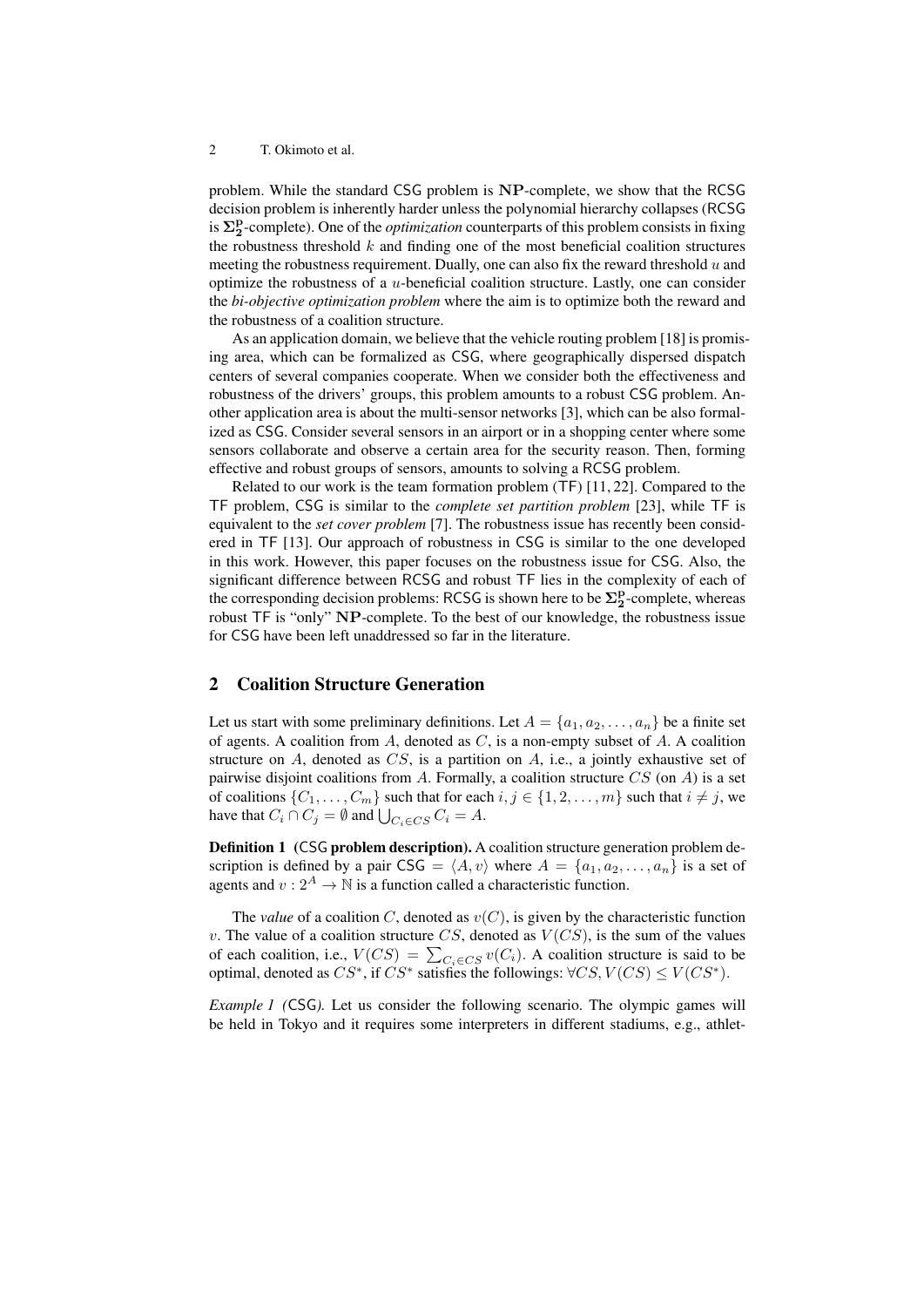ics stadium, swimming stadium and basketball stadium etc. A service company dispatching interpreters with three employees (*Ana*, *Becky* and *Carol*) has received the requests of the simultaneous interpretation and send them employees to different stadiums: request 1 requires *Ana*, and the company gets \$20 for it; request 2 pays \$30 and needs *Becky*'s language skill; request 3 needs *Carol* and pays \$10; request 4 pays \$80 and needs *Ana* and *Becky*; request 5 pays \$90 and needs *Ana* and *Carol*; request 6 needs *Becky* and *Carol* and pays \$70; request 7 requires all employees and pays \$110. Assume that you are the manager of this service company and want to assign the employees to job(s) so that the sum of the rewards is maximized. Then, this problem can be represented as a CSG: let  $\text{CSG} = \langle A, v \rangle$  be a CSG problem description with  $A = \{Ana, Becky, Carol\}$ , and the function *v* is characterized as follows:

$$
v({\text{A}na}) = $20, v({\text{Becky}}) = $30, v({\text{C}arol}) = $10,
$$

*v*(*{Ana, Becky}*) = \$80*, v*(*{Ana, Carol}*) = \$90*, v*(*{Becky, Carol}*) = \$70*,*  $v({\text{A}na, Becky, Carol}) = $110$ .

The optimal coalition structure is *CS<sup>∗</sup>* = *{{Becky}, {Ana, Carol}}*, and the obtained value by  $CS^*$  is  $V(CS^*) = v({{Becky}}) + v({{Ana, Carol}}) = $30 + $90 = $120$ .

An expected property for coalition structures is to ensure a given level of efficiency. Formally, this (quite standard) property can be stated as follows:

**Definition 2 (Beneficialness).** Let  $CSG = \langle A, v \rangle$  be a CSG problem description. Given a coalition structure *CS* and a non-negative integer *u*, *CS* is said to be *ubeneficial* if the value of *CS* is larger than  $u: V(CS) \geq u$ .

Let us stress an important remark as to the representation of the characteristic function *v* in a CSG. In our running example about the service company dispatching interpreters, *v* is defined "implicitly", i.e., it is viewed as an oracle. One possible generalization of our example above to an arbitrary number *n* of agents would be to associate with every coalition *C* a number depending on the size of *C* only; in such a case, the corresponding characteristic function *v* can be represented with a size in  $\mathcal{O}(n)$ . A number of representation settings for characteristic functions have been pointed out in the literature, and some of them have been adapted to CSG and studied from the computational complexity viewpoint [12]. Among the representation frameworks which have been developed are marginal contribution nets (MC-nets) [6] and synergy coalition groups (SCGs) [2]. Contrastingly, some early work  $[19, 20]$  assume that *v* is provided "fully extensionally" as an input of a CSG problem description, i.e., *v* is given as a table with 2<sup>*n*</sup> − 1 entries, associating with every coalition a number. Providing such an extensional representation of *v* makes the size of an input CSG to be exponential in the number of agents and may be an unrealistic assumption for relatively large problems. Yet there exist many real world applications involving only a dozen of agents (e.g. because of the limited resources), for which an extensional representation of  $v$  is feasible [3, 9, 18]. Thus, cooperative games can be used to analyze cost allocation problems, where the players are willing to form coalitions in order to get extra monetary savings as an effect of cooperation. For instance, in [5] the authors address the problem where nearby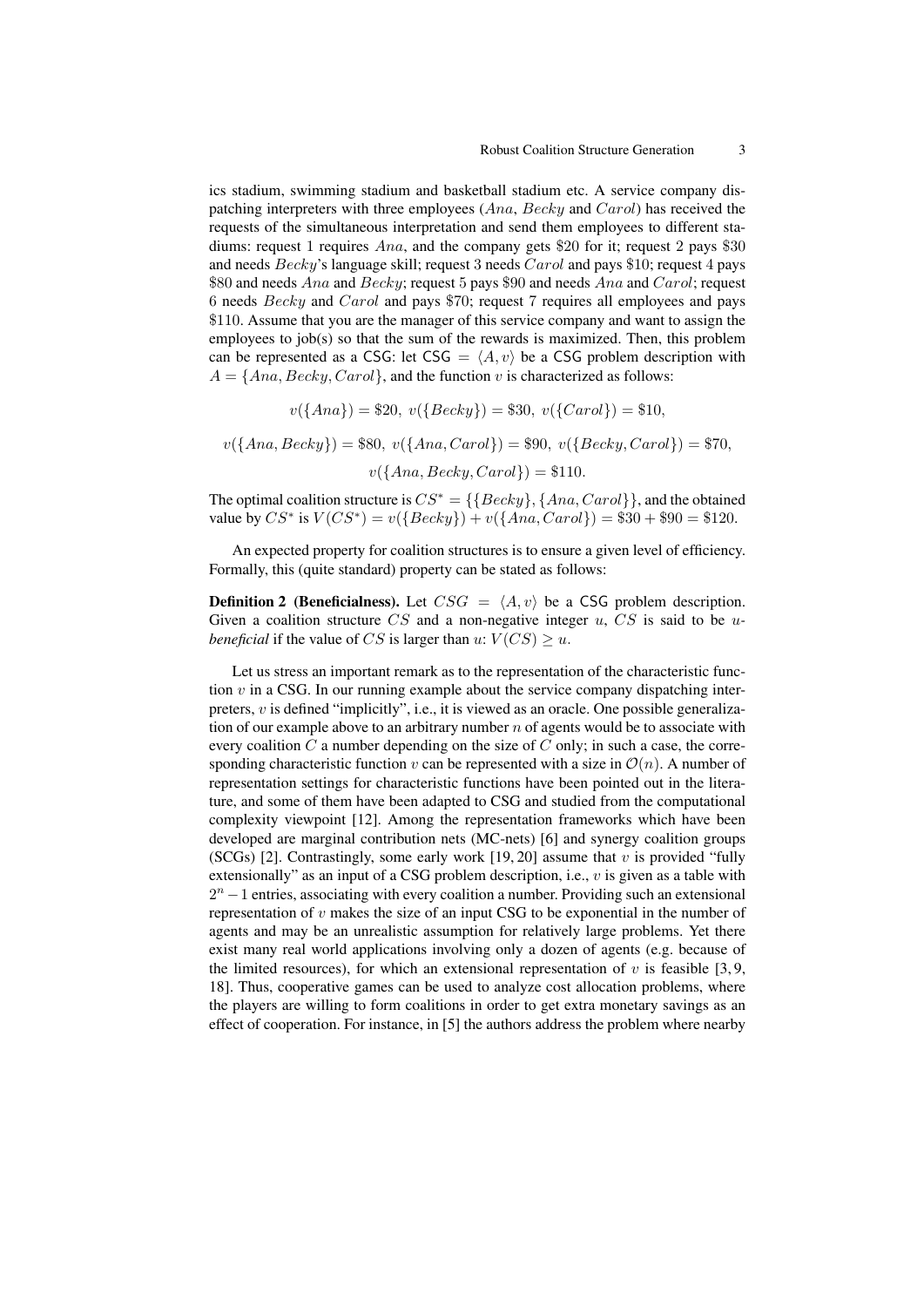municipalities must take the decision on whether to cooperate in order to implement a Waste-water Treatment System (WTS). These types of problem can be represented formally as a CSG and it involves a few agents in essence, so that (i) considering a few number of agents for experimentations, and (ii) assuming an extensional representation of the characteristic function, can sometimes be considered as reasonable.

So both choices of representation for *v* (i.e., "implicit" vs. "extensional") have been considered in the literature. It turns out that for a number of implicit representations of *v* (including MC-nets and SCG, see [12]), the complexity of computing a beneficial coalition structure (cf. Definition 2) is **NP**-hard:

#### Definition 3 (DP-CSG).

- **Input:** A coalition structure generation problem description  $CSG = \langle A, v \rangle$ , and a non-negative integer *u*,
- Question: Does there exist a coalition structure *CS* such that *CS* is *u*-beneficial?

As mentioned above, the complexity of DP-CSG is **NP**-complete in general:

**Theorem 1** ([19]). If the characteristic function  $v$  is computable in polynomial time, then DP-CSG is **NP**-complete.

In the next section, we will show that computing a "robust" coalition structure is an intrinsically harder problem than the traditional CSG problem.

## 3 Robust Coalition Structure Generation

In this section, a formal framework for Robust Coalition Structure Generation (RCSG) is defined. Furthermore, both the decision and optimization problems for RCSG are considered. Also, the computational complexity of RCSG is identified.

Let  $A = \{a_1, \ldots, a_n\}$  be a set of agents and  $A' \subseteq A$ . The *restriction on*  $A'$  of a coalition *C* from *A* is defined as the set  $C \cap A'$ . We extend this notion of restriction on coalition structures as follows. The *restriction on*  $A'$  of a coalition structure  $CS =$  ${C_1, \ldots, C_m}$  on *A* is defined as the coalition structure  $CS' = {C'_1, \ldots, C'_m} \setminus \{\emptyset\}$  on *A*<sup>*'*</sup>, where for each  $i \in \{1, \ldots, m\}$ ,  $C_i'$  is the restriction on  $A'$  of  $C_i$ . Consider the same coalition structure generation problem in our example of the service company dispatching interpreters. Let us consider the coalition structure  $CS = \{\{Ana, Becky\}, \{Carol\}\}\$ and  $A' = \{Ana, Carol\}$ . Then, the restriction on  $A'$  of CS is the coalition structure *{{Ana}, {Carol}}*. Robustness can now be defined in formal terms as follows:

**Definition 4 (Robust Coalition Structure).** Let  $CSG = \langle A, v \rangle$  be a CSG problem description. For a given coalition structure *CS* on *A* and non-negative integers *u* and *k*, *CS* is said to be  $(u, k)$ -*robust* if for every  $A' ⊆ A$ , such that  $|A'| ≥ n - k$ , the restriction on *A′* of *CS* is *u*-beneficial.

That is to say, a coalition structure is  $(u, k)$ -*robust* if whenever k agents are removed from it, the "remaining" coalition structure is *u*-beneficial. Obviously enough, robustness generalizes the usual notion of beneficialness in CSG. Indeed, we trivially have that for any non-negative integer *u*, a CSG is *u*-beneficial if and only if it is (*u,* 0)-robust.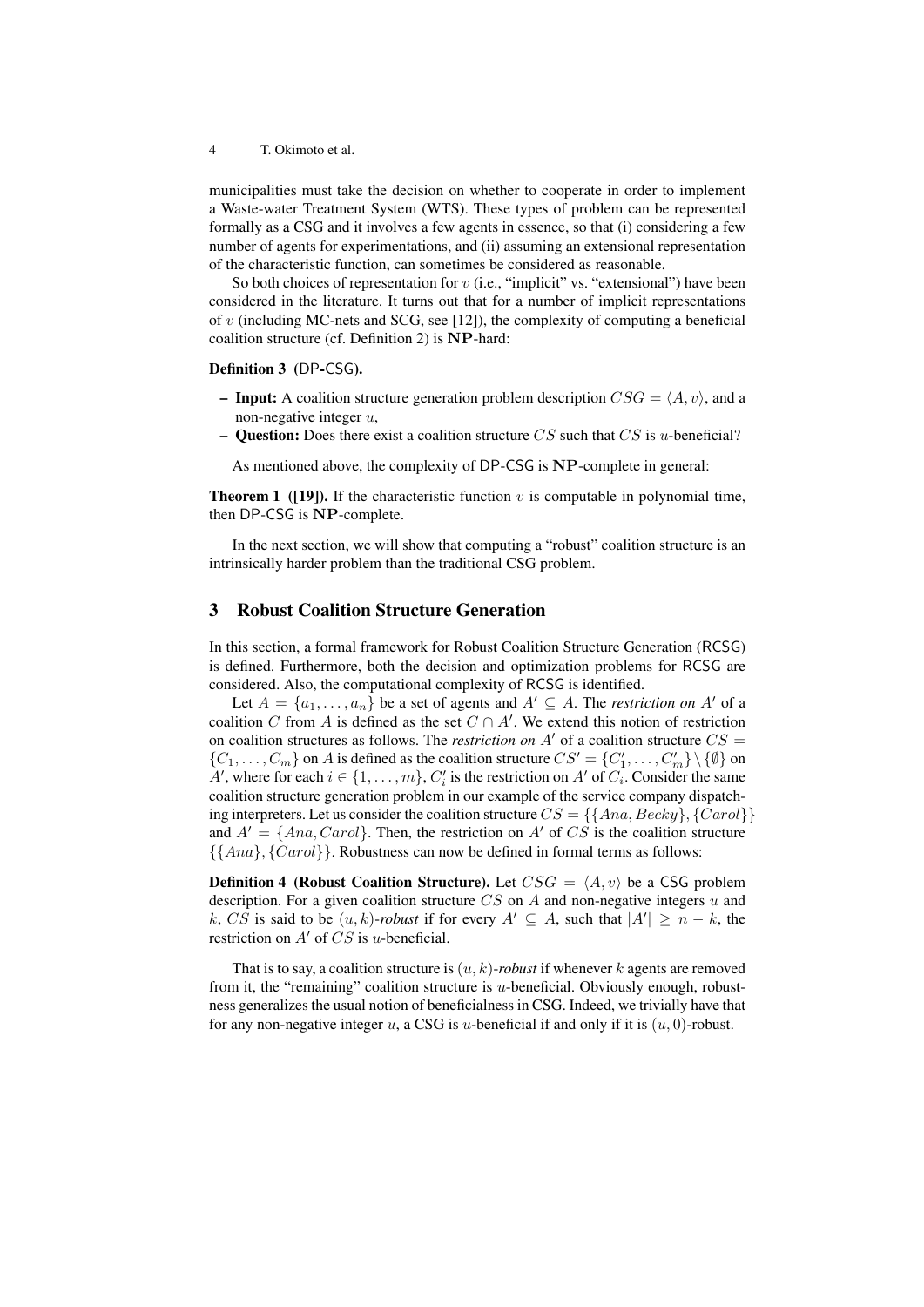*Example 1 (continued).* Let us consider the service company dispatching interpreters with three employees. The manager of this company planed to assign *Becky* to the request 2 and *Ana* and *Carol* to the request 5 so that he/she gets the maximal rewards. However, what's happen if one of them cannot work on the day because of the illness or other unexpected matters. For instance, let  $u = $70$  and  $k = 1$ , that is, the manager wants to have at least \$70 even if such an event would occur. In this example, the optimal coalition structure planed in advance is  $CS^* = \{ {Becky} \}, {Ans, Carol} \}.$  To check whether *CS<sup>∗</sup>* is (70*,* 1)-robust, we check for each removed agent from *CS<sup>∗</sup>* whether the remaining coalition structure is 70-beneficial. We have that:  $V(CS^* \setminus \{Ana\})$  $v({\text{Becky}}) + v({\text{Carol}}) = $40, V(CS^* \setminus {\text{Becky}}) = v({\text{Ana}, \text{Card}}) = $90,$  $V(CS^* \setminus \{Carol\}) = v(\{Ana\}) + v(\{Becky\}) = $50$ . When we remove *Ana* from *CS<sup>∗</sup>* , the remaining coalition structure is not 70-beneficial. Intuitively, this comes from the fact that it is not "safe" to form the coalition *{Ana, Carol}* to get a reward of \$90, since the absence of *Ana* from this coalition would leave *Carol* alone, getting a reward of \$10. Thus,  $CS^*$  is not (70, 1)-robust. However,  $CS = \{\{Ana, Becky, Carol\}\}\$ is (70*,* 1)-robust, since all remaining coalition structures are 70-beneficial after we remove each agent from *CS*, i.e.,  $V(CS \setminus \{Ana\}) = $70, V(CS \setminus \{Becky\}) = $90$ , and  $V(CS \setminus \{Carol\}) = $80$ .

In the following, we assume that the characteristic function *v* of  $CSG = \langle A, v \rangle$ satisfies the property of *monotonicity*, i.e., for all coalitions *C*, *C'*, if  $C \subseteq C'$  then  $v(C) \le v(C')$ . This property requires that adding an agent to a given coalition is harmless, or stated otherwise, removing an agent from a coalition does not result in an increase of its value. This assumption is very natural when considering the robustness issue, as we are interested in dealing with the "damages" caused to a coalition structure when removing a number of agents from it. <sup>6</sup> Nonetheless, this assumption does not affect the following complexity results, that is, it does not make the RCSG problem computationally easier.

#### Definition 5 (DP-RCSG).

- **Input:** A CSG problem description  $CSG = \langle A, v \rangle$ , with *v* computable in polynomial time, and two non-negative integers *u* and *k*,
- Question: Does there exist a coalition structure *CS* such that *CS* is (*u, k*)-robust?

In the general case, computing a robust coalition structure is a harder problem than computing a beneficial one (unless the polynomial hierarchy collapses):

**Proposition 1.** DP-RCSG is  $\Sigma_2^{\text{p}}$ -complete.  $\Sigma_2^{\text{p}}$ -hardness holds even if the characteristic function satisfies monotonicity.

*Proof.* Let us first prove that RCSG is in  $\Sigma_2^{\mathbf{p}}$ . Let  $CSG = \langle A, v \rangle$  be a CSG problem description such that  $A = \{a_1, \ldots, a_n\}$ , and *u* and *k* be two non-negative integers. Consider the following non-deterministic polynomial algorithm with **NP** oracle:

<sup>&</sup>lt;sup>6</sup> Note that the property of monotonicity differs from the super-additivity which requires that for all coalitions *C*, *C'*, it holds  $v(C) + v(C') \le v(C \cup C')$  and is stronger than monotonicity.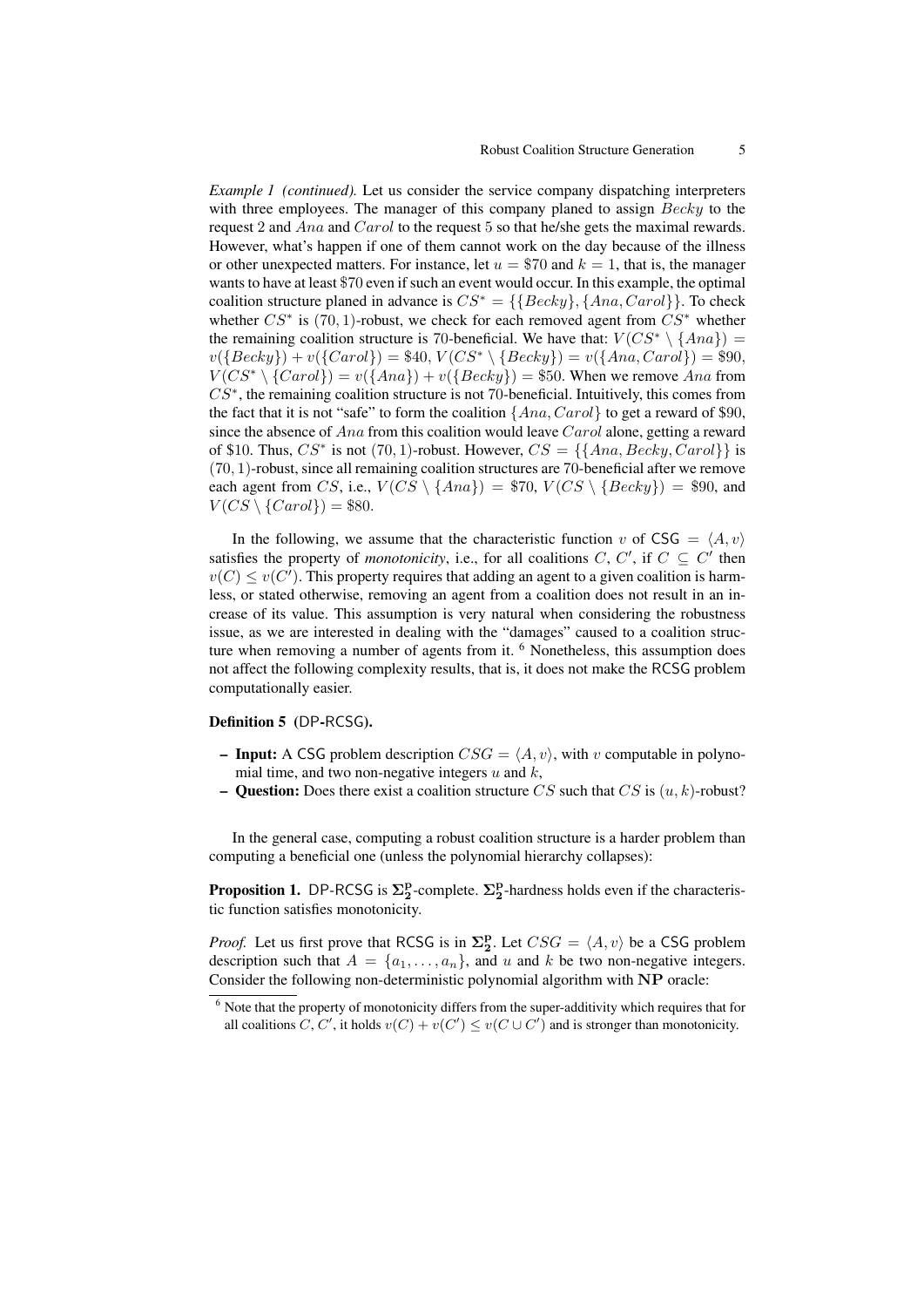- 6 T. Okimoto et al.
- 1. Guess a set  $CS = \{C_1, \ldots, C_m\}$  of coalitions from *A*;
- 2. Check that *CS* is a coalition structure on *A*;
- 3. Check using an **NP** oracle that there does not exist a set of agents  $A' \subseteq A$  such that  $|A'| = n - k$  and such that the restriction of *CS* on  $A'$  is not *u*-beneficial.

This algorithm decides RCSG, showing that RCSG is in  $\Sigma_2^p$ .

We prove that  $\Sigma_2^p$ -hardness holds for RCSG by consider a reduction in polynomial time to the complementary problem of RCSG from the following  $\Pi_2^{\text{p}}$ -hard problem, that is, the validity problem for 3-CNF quantified boolean formulas (QBFs) of the form  $∀X∃Y.α$  where  $X = \{x_1, \ldots, x_n\}$  and  $Y = \{y_1, \ldots, y_n\}$  are two disjoint sets of propositional atoms and  $\alpha$  is 3-CNF propositional formula such that  $Var(\alpha) = X \cup Y$ . Consider such a QBF *∀X∃Y.α*, and let us associate with it an RCSG problem description  $\langle A, v \rangle$ , where A is the set of agents  $A = \{a_1, \bar{a}_1, b_1, \bar{b}_1, \dots, a_n, \bar{a}_n, b_n, \bar{b}_n\}$ , and v is a characteristic function  $v: 2^A \mapsto \mathbb{N}$  given as follows. Let us first define:

- the mapping *x* associating any literal over *X* with a pair of agents from *A*, defined for every (possibly negated) literal  $x_i$  as  $x(x_i) = \{a_i, \bar{a_i}\}$  if  $x_i$  is a positive literal, otherwise  $x(x_i) = \{b_i, \overline{b_i}\};$
- the mapping *y* associating any literal over *Y* with a pair of agents from *A*, defined for every (possibly negated) literal  $y_i$  as  $y(y_i) = \{a_i, b_i\}$  if  $y_i$  is a positive literal, otherwise  $y(y_i) = {\overline{a_i, b_i}}.$

Additionally, we assume that  $\alpha$  is viewed as a set of clauses written as  $(l_i, l_j, l_k)$ , where  $l_i, l_j, l_k$  are literals from  $X \cup Y$ , and such that the literals  $l_i, l_j, l_k$  are ordered in such a way that if  $l_i \in Y$  (resp.  $l_j \in Y$ ) then  $l_j, l_k \in Y$  (resp.  $l_k \in Y$ ). Then a clause  $(l_i, l_j, l_k) \in \alpha$  can be of the form  $(x_i, x_j, y_k)$ ,  $(x_i, y_j, y_k)$  or  $(y_i, y_j, y_k)$ , since the presence of clauses of the form  $(x_i, x_j, x_k)$  make the QBF trivially not valid.

Then given the QBF  $\forall X \exists Y \alpha$ , the characteristic function *v* is defined as follows. Consider the function *p* associating any literal  $p_q$  from  $X \cup Y$  with a pair of agents from A, defined as  $p(p_q) = x(x_l)$  if  $p_q = x_l$ , otherwise  $p(p_q) = y(y_m)$  when  $p_q = y_m$ . For each coalition  $C \subseteq A$ , we set:

- (i)  $v(C) = 2n + 1$  if there exists  $i \in \{1, ..., n\}$  such that  $\{a_i, \bar{a_i}\} \subseteq C$  or  $\{b_i, \bar{b_i}\} \subseteq$ *C*;
- (ii)  $v(C) = n + 1$  if there exists a clause  $(p_i, p_j, p_k)$  from  $\alpha$  such that  $p(p_q) \cap C \neq \emptyset$ , for any  $q \in \{i, j, k\}$ ;
- (iii)  $v(C) = 1$  in the remaining cases.

We often refer to these conditions as (i), (ii) and (iii) in the rest of the proof.

First, one can easily check that *v* satisfies (monotonicity). Indeed, one can see that for any coalition  $C \subseteq A$ , if *C* satisfies condition (i) (resp., condition (ii), (iii), (iv)), then any coalition  $C'$  such that  $C \subseteq C'$  also satisfies condition (i) (resp., condition (ii), (iii), (iv)). Hence, for all coalitions  $C, C' \subseteq A$ , if  $C \subseteq C'$  then  $v(C) \le v(C')$ . Therefore, *v* satisfies (monotonicity).

We intend now to prove that the QBF  $\forall X \exists Y. \alpha$  is valid if and only if there does not exist any coalition structure which is  $(2n + 1, 2n)$ -robust, i.e., if and only if for every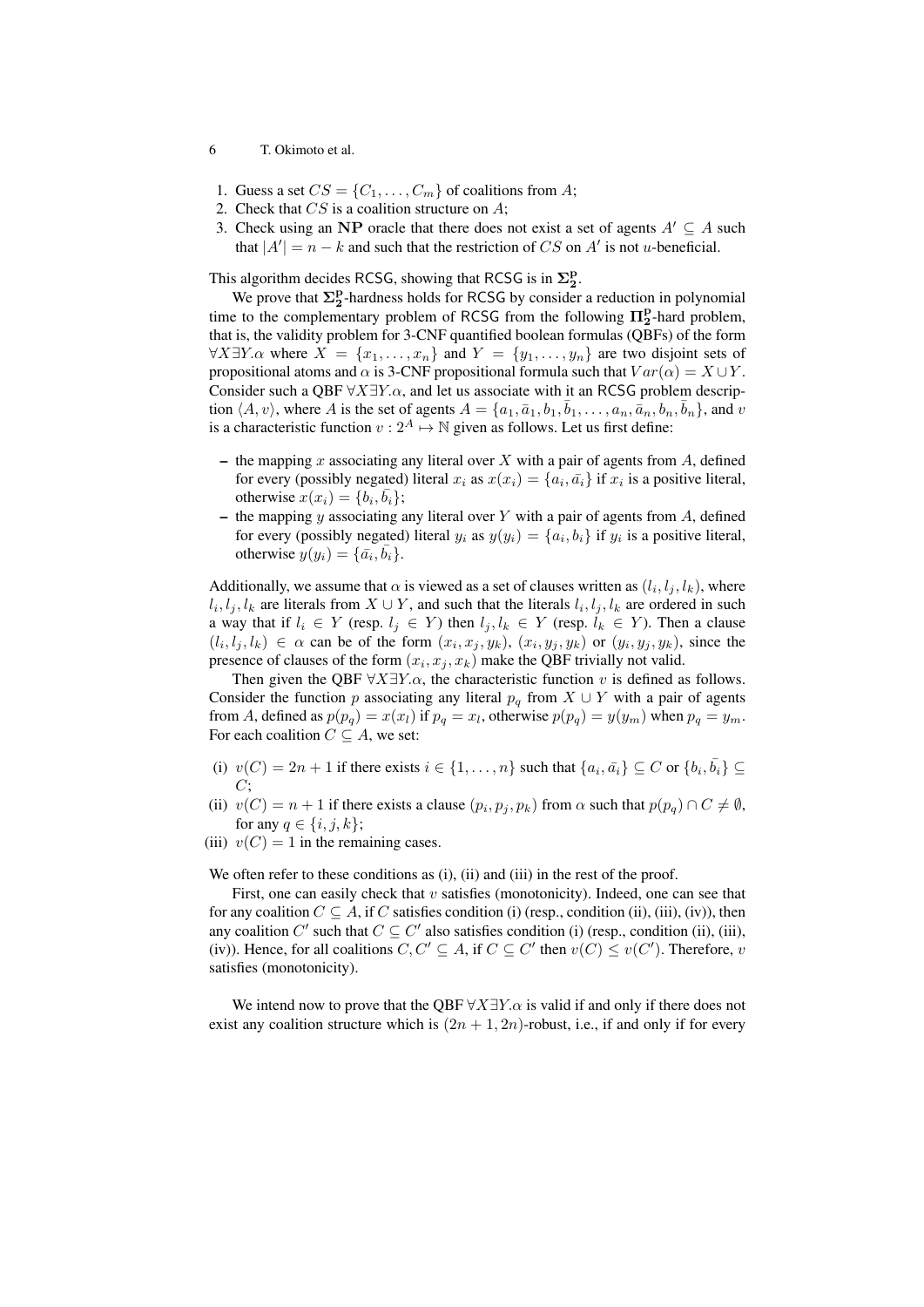coalition structure *CS* on *A*, there exists a set  $A' \subseteq A$ ,  $|A'| = 2n$ , such that the restriction on  $A'$  of  $CS$  is not  $(2n + 1)$ -beneficial. This would show that the complementary problem of RCSG is  $\Pi_2^{\mathbf{p}}$ -hard, thus that RCSG is  $\Sigma_2^{\mathbf{p}}$ -hard.

*(If part)* We show the contraposite of the claim. Assume that the QBF *∀X∃Y.α* is not valid, i.e., *∃X∀Y.¬α* is satisfiable, and let us prove that there exists a coalition structure which is  $(2n + 1, 2n)$ -robust. So let  $\omega_X$  be an interpretation over X such that for any interpretation  $\omega_Y$  over *Y*, one the clauses of  $\alpha$  is not satisfied by  $\omega_X \cup \omega_Y$ . Define the coalition structure  $CS_r$  as  $CS_r = \{C_r, C_r^1, \ldots, C_r^n\}$ , where:

 $-C_r = \{a_i, \bar{a_i} \mid i \in \{1, ..., n\}, \omega_X(x_i) = 0\} \cup \{b_i, \bar{b_i} \mid i \in \{1, ..., n\}, \omega_X(x_i) = 0\}$ 1*}*;

- for each 
$$
i \in \{1, ..., n\}
$$
,  $C_r^i = \{a_i, \bar{a_i}, b_i, \bar{b_i}\} \setminus C_r$ .

Let us show that *CS* is  $(2n, 2n + 1)$ -robust, i.e., for any set  $A' \subseteq A$  such that  $|A'| = 2n$ , the restriction on *A'* of *CS* is  $(2n + 1)$ -beneficial. From condition (i), we know that for any coalition *C*, if there exists  $i \in \{1, \ldots, n\}$  such that  $\{a_i, \bar{a_i}\} \subseteq C$  or  ${b_i, \overline{b_i}} \subseteq C$ , then  $v(C) = 2n+1$ , so that for any coalition structure *CS* containing such a coalition *C* we would get that  $v(CS) \geq 2n + 1$ . Yet by construction of our coalition structure  $CS_r = \{C_r, C_r^1, \ldots, C_r^n\}$ , for every  $i \in \{1, \ldots, n\}$  we have that  $\{a_i, \bar{a_i}\}\subseteq$ *C* for some coalition *C* ∈ *CS*<sup>*r*</sup></sub> and  $\{b_i, \overline{b_i}\}$  ⊆ *C* for some coalition *C* ∈ *CS*<sup>*r*</sup>. And we have  $4n$  elements in *A*, thus for any set  $A' \subseteq A$  such that  $|A'| = 2n$ , in the case where  $\{a_i, \bar{a_i}\}\subseteq A'$  or  $\{b_i, \bar{b_i}\}\subseteq A'$  for some  $i \in \{1, ..., n\}$ , we get that  $v(C \cap A') = 2n+1$ for some coalition  $C \in CS_r$  (cf. condition (i)), i.e., the restriction  $CS'_r$  on  $A'$  of  $CS_r$ satisfies  $v(CS'_r) \ge 2n + 1$ , and thus  $CS'_r$  is  $(2n + 1)$ -beneficial, which makes  $CS_r$  $(2n, 2n + 1)$ -robust, that was to be shown. So consider the remaining cases and assume that  $A'$  is formed of exactly one element among  $\{a_i,\bar{a_i}\}$  and exactly one element among  $\{b_i, \overline{b_i}\}\$ , for each  $i \in \{1, \ldots, n\}\$ . So now, for any coalition  $C_r^i \in CS_r$   $(i \in \{1, \ldots, n\})$ , it can be checked by definition of  $C_r^i$  that  $C_r^i \cap A'$  contains exactly one element from *A*. This means that none of the conditions (i), (ii), (iii) are satisfied by  $C \cap A'$ , and thus  $v(C \cap A') = 1$  (cf. condition (iv)). To sum up, we have that  $v(C_r^i \cap A') = 1$  for each coalition  $C_r^i \in CS_r$  ( $i \in \{1, \ldots, n\}$ ), and we need to prove that the restriction  $CS'_r$  of  $CS_r$  on  $A'$  satisfies  $v(CS'_r) \ge 2n + 1$ ; yet  $v(CS'_r) = \sum_{C \in CS_r} v(C \cap A')$ , so  $v(CS'_r) = \sum_{C_r^i \in CS_r, i \in \{1,...,n\}} v(C_r^i \cap A') + v(C_r \cap A') = n + v(C_r \cap A')$ . Then we need to prove that  $v(C_r \cap A') \ge (2n+1) - n$ , i.e., we must prove that  $v(C_r \cap A') \ge n+1$ . Let us show that  $v(C_r \cap A') = n + 1$ . This is enough to show that  $C_r \cap A'$  satisfies condition (ii) or (iii). Let us associate with  $C_r$  and  $A'$  the interpretation  $\omega_Y$  over *Y* defined as follows, for each  $i \in \{1, \ldots, n\}$ :

- in the case where  $\{a_i, \bar{a_i}\}\subseteq C_r$ , then:  $\omega_Y(y_i) = 0$  if  $a_i \in A'$ , otherwise  $\omega_Y(y_i) =$ 1 (i.e., if  $\bar{a_i} \in A'$ );
- − in the remaining case (i.e.,  ${b_i, \overline{b_i}} \subseteq C_r$ ) then:  $\omega_Y(y_i) = 0$  if  $b_i \in A'$ , otherwise  $\omega_Y(y_i) = 1$  (i.e., if  $\bar{b}_i \in A'$ );

We know that there is at least one clause *c* from  $\alpha$  which is not satisfied by  $\omega_X \cup \omega_Y$ . Such a clause *c* is of the form  $(x_i, y_j, y_k)$  or  $(y_i, y_j, y_k)$ , but in any of the two cases we have that none of the literals of the clause is satisfied by  $\omega_X \cup \omega_Y$ . It can be a literal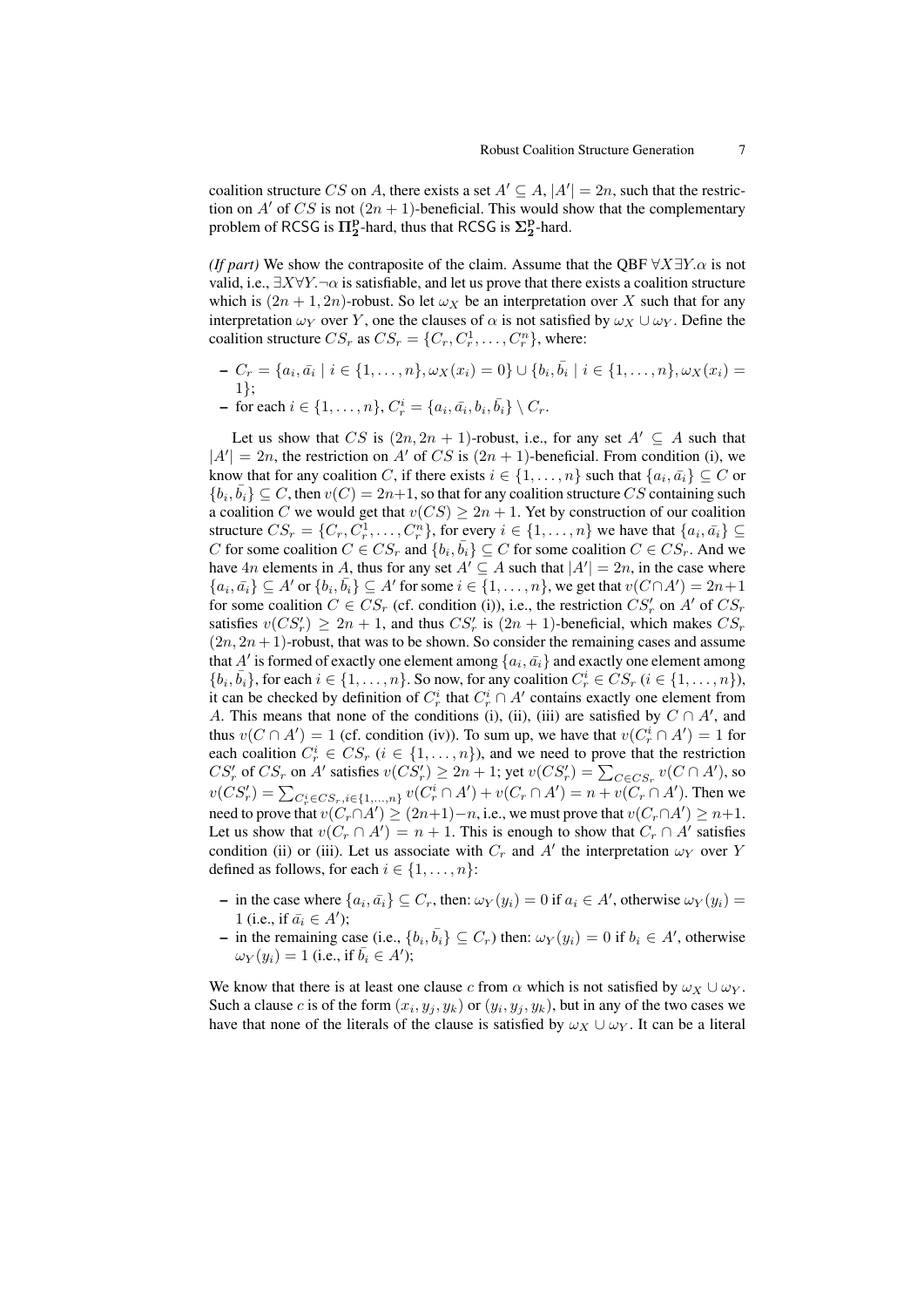from *X* (denoted  $x_i$  below) or from *Y* (denoted  $y_i$  below). Let us denote *l* this literal, we fall into one of the two following cases:

- $l$  is a literal  $x_i$ . If  $x_i$  is a positive literal, then  $\omega_X(x_i) = 0$ . Yet we know by definition of the coalition  $C_r \in CS_r$  that  $\{a_i, \bar{a_i}\} \subseteq C_r$ , and we already know that A<sup>*'*</sup> contains exactly one element from  $\{a_i, \bar{a_i}\}$ , thus we get that  $\{a_i, \bar{a_i}\} \cap (C_r \cap A') \neq \emptyset$ . If  $x_i$  is a negative literal, then  $\omega_X(x_i) = 1$ . By a similar reasoning, we get that  $\{b_i, \overline{b_i}\} \cap (\overline{C_r} \cap A') \neq \emptyset$ . Stated otherwise, we get that  $x(x_i) \cap (\overline{C_r} \cap A') \neq \emptyset$ .
- $l$  is a literal  $y_i$ . If  $y_i$  is a positive literal, then  $\omega_Y(y_i) = 0$ . Yet we know by definition of  $\omega_Y$  that we are in the case where  $(\{a_i, \bar{a_i}\}\subseteq C_r$  and  $a_i \in A')$  or  $(\{b_i, \bar{b_i}\}\subseteq C_r$ and  $b_i \in A'$ ). Thus  $C_r \cap A' = \{a_i\}$  or  $C_r \cap A' = \{b_i\}$ . Hence,  $\{a_i, b_i\} \cap (C_r \cap A') \neq$  $\emptyset$ *.* If *x<sub>i</sub>* is a negative literal, then  $ω_Y(y_i) = 1$ . Yet similarly by definition of  $ω_Y$  we are in the case where  $(\{a_i, \bar{a_i}\} \subseteq C_r$  and  $\bar{a_i} \in A')$  or  $(\{b_i, \bar{b_i}\} \subseteq C_r$  and  $\bar{b_i} \in A'$ ). Thus  $C_r \cap A' = \{\bar{a}_i\}$  or  $C_r \cap A' = \{\bar{b}_i\}$ . Hence,  $\{\bar{a}_i, \bar{b}_i\} \cap (C_r \cap A') \neq \emptyset$ . Stated otherwise, we get that  $y(y_i) \cap (C_r \cap A') \neq \emptyset$ .

From these two points, we can claim for the clause *c* which is not satisfied by  $\omega_X \cup \omega_Y$ that: if c is of the form  $(x_i, y_j, y_k)$ , then  $x(x_i) \cap (C_r \cap A') \neq \emptyset$ ,  $y(y_j) \cap (C_r \cap A') \neq \emptyset$ and  $y(y_k) \cap (C_r \cap A') \neq \emptyset$ ; and if c is of the form  $(y_i, y_j, y_k)$ , then  $y(y_i) \cap (C_r \cap A') \neq \emptyset$ ,  $y(y_j) \cap (C_r \cap A') \neq \emptyset$  and  $y(y_k) \cap (C_r \cap A') \neq \emptyset$ . By definition of the characteristic function *v* (cf. conditions (ii) and (iii)), we get that  $v(C_r \cap A') = n + 1$ , that was left to be shown and concludes this part of the proof.

*(Only if part)* We show the contraposite of the claim. Assume that there exists a coalition structure which is  $(2n + 1, 2n)$ -robust, and let us prove that the QBF  $\forall X \exists Y \alpha$  is not valid, i.e., *∃X∀Y.¬α* is satisfiable.

Let us introduce a preliminary notion. For a given  $q \in \{0, \ldots, n\}$ , we say that a coalition structure CS is *q*-normal if  $CS = \{A\}$  when  $q = 0$ , and if  $CS =$ *{C*, *C*<sup>1</sup>, *i , . . . , C<sup><i>q*</sup></del>} when *q* ∈ {1, *i , . . , n*} such that:

 $-$  for all  $i \in \{1, ..., q\}$ ,  $C^i = \{a_i, \bar{a_i}\}$  or  $C^i = \{b_i, \bar{b_i}\}$ ;  $-C = A \setminus \bigcup \{C^i \mid C^i \in CS, i \in \{1, ..., q\}\}.$ 

For instance, when  $n = 4$ , the coalition structure  $CS = \{C, C^1, C^2, C^3\}$  defined such that  $C^1 = \{a_1, \bar{a_1}\}\$ ,  $C^2 = \{b_2, \bar{b_2}\}\$ ,  $C^3 = \{b_3, \bar{b_3}\}\$  and  $C = \{b_1, \bar{b_1}, a_2, \bar{a_2}, a_3, \bar{a_3}, a_4, a_5, a_6, a_7, a_8, a_9, a_1, a_2, a_3, a_4, a_5, a_6, a_7, a_8, a_9, a_1, a_2, a_3, a_4, a_5, a_6, a_7, a_8, a_9, a_1, a_2, a_3, a$  $\overline{a_4}, \overline{b_4}, \overline{b_4}$  is 3-normal.

What we first intend to prove is that there exists a coalition structure which is *n*-normal and  $(2n + 1, 2n)$ -robust. Beforehand, we want to show that for each  $q \in$ *{*1*, . . . , n}*, there exists a coalition structure *CS* which is *q*-normal and such that for any  $A' \subseteq A$ ,  $|A'| = 2n$ , there exists a coalition  $C' \in CS_{\downarrow A'}$  which satisfies condition (i), (ii) or (iii), where  $CS_{\downarrow A'}$  denotes the restriction of  $CS$  on  $A'$  (for short, we say that *CS* is *(i)-(ii)-(iii)-consistent* in the following). So to recap, we want to show that for each  $q \in \{1, \ldots, n\}$ , there exists a coalition structure CS which is q-normal and (i)-(ii)-(iii)-consistent. We prove it by recursion on *q*:

– Base case  $(q = 0)$ : since the only 0-normal coalition structure is defined as  $CS^0 =$  ${A}$ , it is enough to show that  $CS^0$  is (ii)-(iii)-consistent, i.e., that for every set *A*<sup> $′$ </sup> ⊆ *A* such that  $|A^′| = 2n$ , *A* ∩ *A*<sup> $′$ </sup> satisfies condition (ii) or (iii). Yet we know that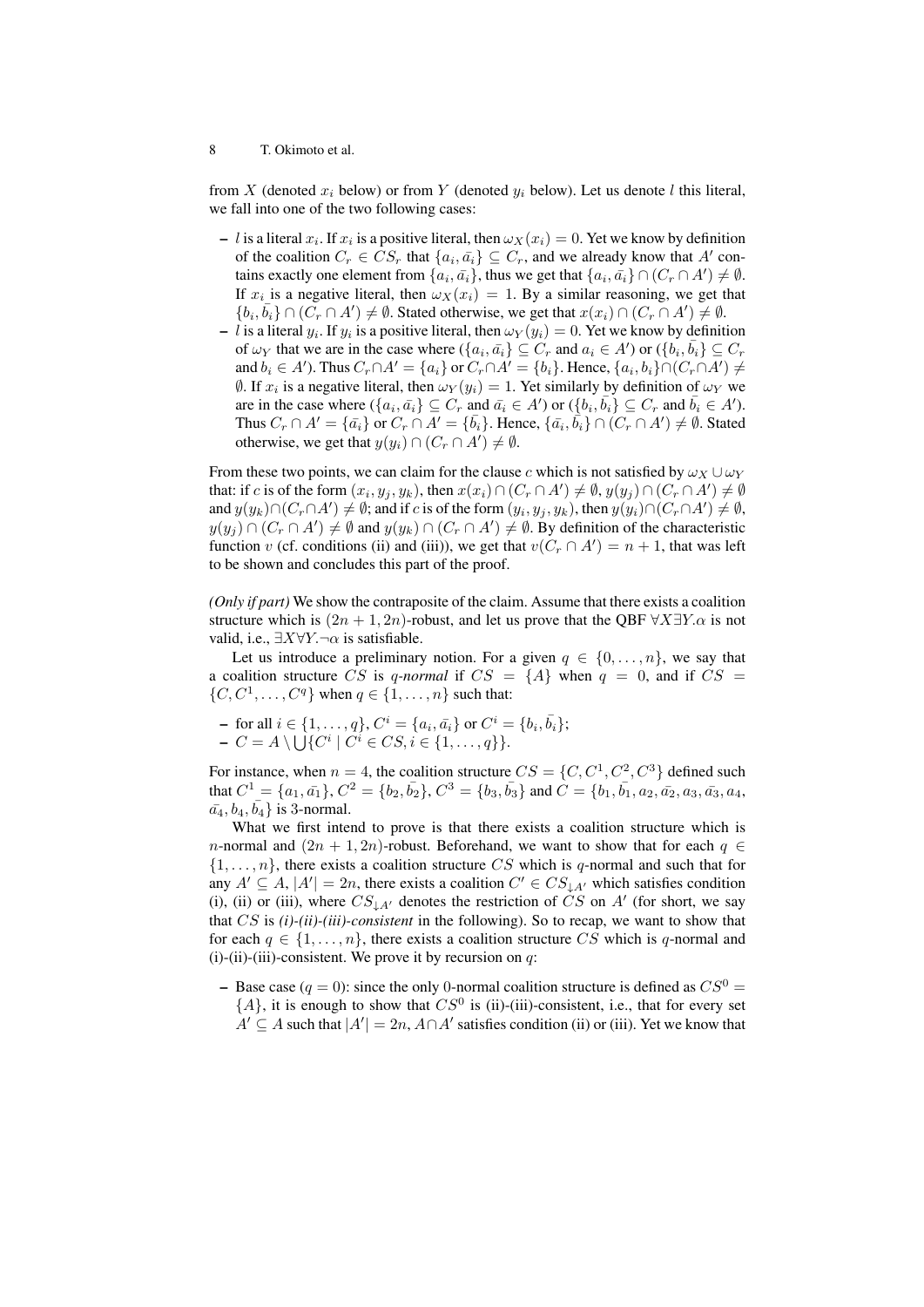there exists a coalition structure which is  $(2n + 1, 2n)$ -robust, so let  $CS<sub>r</sub>$  be such a coalition structure. So for every set  $A' \subseteq A$  such that  $|A'| = 2n$ , the restriction of  $CS_r$  on  $A'$  is  $(2n + 1)$ -beneficial. Let  $A' \subseteq A$ ,  $|A'| = 2n$ , such that for each  $i \in \{1, \ldots, n\}$ , *A'* contains exactly one element among  $\{a_i, \bar{a_i}\}$  and exactly one element among  $\{b_i, \bar{b_i}\}$ . We can see then that no coalition from  $CS_{r\downarrow A'}$  satisfies condition (i). Let us prove there exists a coalition from  $CS_{r\downarrow A'}$  satisfying condition (ii) or (iii). Toward a contradiction, assume that there is no such coalition. Then for every coalition  $C \in CS_{r\downarrow A'}$ ,  $v(C) = 1$  (cf. condition (iv)). Yet there are 2*n* elements in *A'*, which means that  $v(CS_{r\downarrow A'}) \leq 2n$  (we get that  $v(CS_{r\downarrow A'}) = 2n$  in the case where each coalition from  $CS_{r\downarrow A'}$  is a singleton set). And yet  $CS_r$  is  $(2n+$ 1, 2*n*)-robust, so  $CS_{r\perp A'}$  is  $(2n + 1)$ -beneficial, which leads to a contradiction. Hence, there exists a coalition from  $CS_{r\downarrow A'}$  satisfying condition (ii) or (iii); let  $C'$ be such a coalition. We know that  $C'$  is a coalition from  $CS_{r\downarrow A'}$ , so  $C' \subseteq A'$ . But we also have  $C' \subseteq A$ , thus  $C' \subseteq A \cap A'$ . Hence, since  $C'$  satisfies condition (ii) or (iii), it is easy to see that  $A \cap A'$  satisfies condition (ii) or (iii) as well. Therefore,  $CS^0$  is (i)-(ii)-(iii)-consistent.

 $\mathcal{L}$  Recursion step: let  $CS^q = \{C, C^1, \ldots, C^q\}$  be a *q*-normal coalition structure for some  $q \in \{0, ..., n-1\}$  ( $CS^0 = \{A\}$ ), and assume that  $CS^q$  is (i)-(ii)-(iii)consistent. Let us prove that there exists a coalition structure  $CS^{q+1}$  which is (*q* + 1)-normal and (i)-(ii)-(iii)-consistent. Let us associate with  $CS^q = \{C, C^1, \ldots, C^q\}$  $C^q$ } the coalition structure  $CS_a^{q+1} = \{C_a, C^1, \ldots, C^q, C_a^{q+1}\}\$  where  $C_a = C \setminus C^q$  ${a_{q+1}, a_{q+1}}$  and  $C_q^{q+1} = {a_{q+1}, a_{q+1}}$ ; similarly, we associate with  $CS^q =$  ${C, C^1, \ldots, C^q}$  the coalition structure  $CS_b^{q+1} = {C_b, C^1, \ldots, C^q, C_b^{q+1}}$  where  $C_b = C \setminus \{b_{q+1}, b_{q+1}\}$  and  $C_b^{q+1} = \{b_{q+1}, b_{q+1}\}$ . It is easy to verify that  $CS_a^{q+1}$ and  $CS_b^{q+1}$  are well-defined coalitions structures, and that both of them are  $(q +$ 1)-normal. So this is enough to show that one of these coalitions is (i)-(ii)-(iii) consistent. Since *CS<sup>q</sup>* is either (i)-(ii)-(iii)-consistent, for any  $A' \subseteq A$ ,  $|A'| = 2n$ , there exists a coalition  $C' \in CS_{\downarrow A'}^q$  which satisfies condition (i), (ii) or (iii). So let  $A' \subseteq A$ ,  $|A'| = 2n$ , and let  $C' \in CS_{\downarrow A'}^q$ , we know that  $C'$  satisfies condition (i), (ii) or (iii). Yet by construction of  $CS_a^{q+1}$  and  $CS_b^{q+1}$  it is easy to see that if  $C'$ satisfies condition (i) (resp. condition (ii)), then both  $CS_{a\downarrow A'}^{q+1}$  and  $CS_{b\downarrow A'}^{q+1}$  contain a coalition which satisfies condition (i) (resp. condition (ii)). So assume that *C ′* does not satisfy condition (i) nor (ii), so that *C ′* satisfies condition (iii). But then, it is easy to verify that one of the two following cases holds: (1) for every  $A'' \subseteq A$ ,  $|A''| = 2n$ ,  $CS_{a\downarrow A''}^{q+1}$  contains a coalition which satisfies condition (iii), or (2) for every  $A'' \subseteq A$ ,  $|A''| = 2n$ ,  $CS^{q+1}_{b\downarrow A''}$  contains a coalition which satisfies condition (iii). Overall, we have shown that either  $CS_a^{q+1}$  or  $CS_b^{q+1}$  is (i)-(ii)-(iii)-consistent.

We have now proved that there exists a coalition structure  $CS = \{C, C^1, \ldots, C^n\}$ which is *n*-normal and such that for any  $A' \subseteq A$ ,  $|A'| = 2n$ , there exists a coalition  $C' \in CS_{\downarrow A'}$  which satisfies condition (i), (ii) or (iii). Let us show that such a coalition structure *CS* is  $(2n, 2n + 1)$ -robust. Let  $A' \subseteq A$ ,  $|A| = 2n$  and let us show that  $CS_{\downarrow A'}$ is  $(2n+1)$ -beneficial. Let  $C' \in CS_{\downarrow A'}$ . Assume first that  $C'$  satisfies condition (i), then one can see that  $v(C') = 2n + 1$  and thus  $CS_{\downarrow A'}$  is  $(2n + 1)$ -beneficial. So assume that *C ′* does not satisfiy condition (i), i.e., *C ′* satisfies condition (ii) or (iii). Note that in this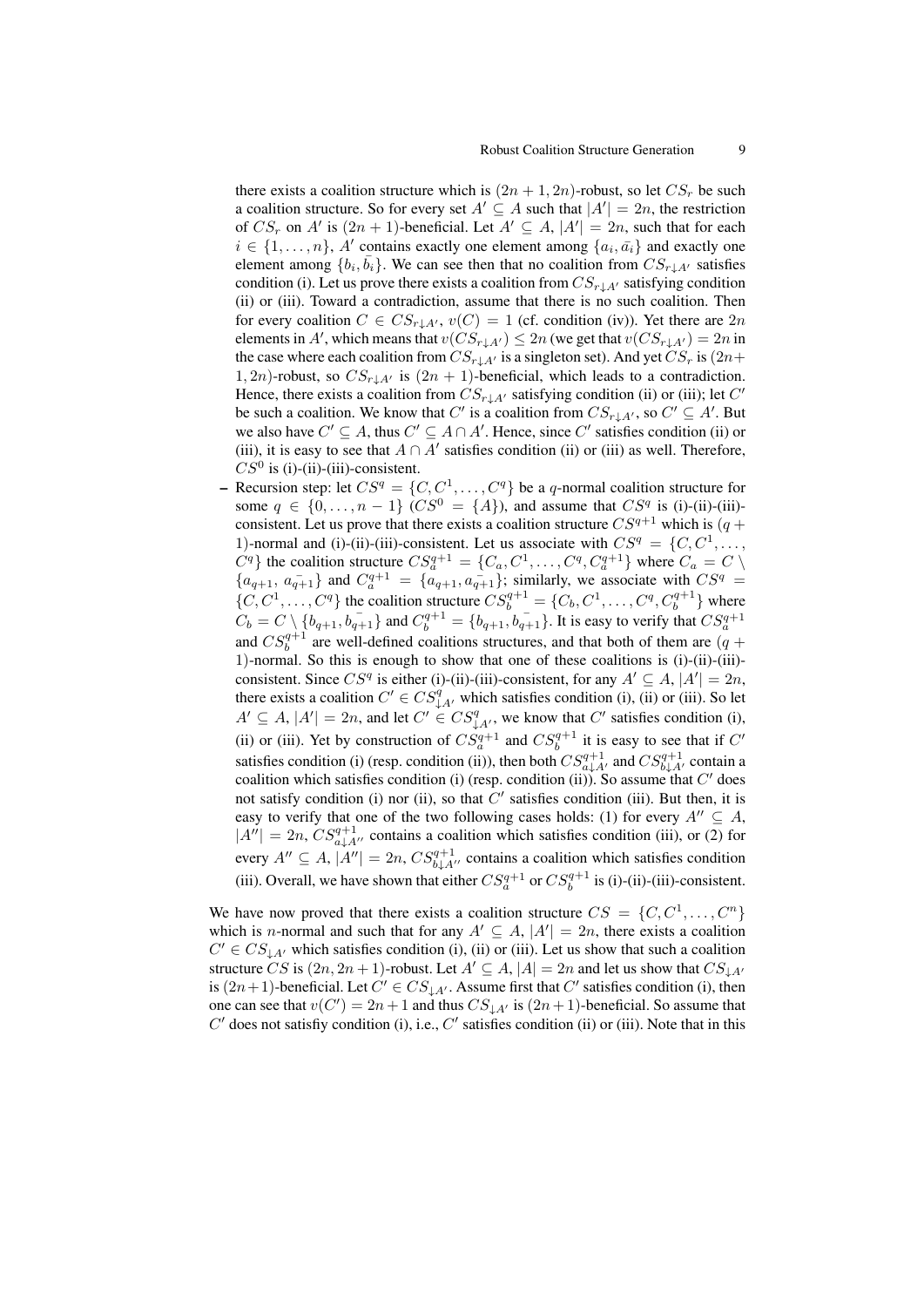case (because *C ′* does not satisfy condition (i)), we know that *A′* contains exactly one element from  $\{a_i, \bar{a_i}\}$  and exactly one element from  $\{b_i, \bar{b_i}\}$ , for each  $i \in \{1, \ldots, n\}$ . Then for each coalition  $C^i \in CS, i \in \{1, \ldots, n\}$ , we get that  $C^i \cap A'$  is a singleton set and  $C^i$  satisfies none of the conditions (ii) and (iii), and thus  $v(C^i \cap A') = 1$  (condition (iv)). We have have that  $v(CS_{\downarrow A'}) = v(C \cap A') + v(C^1 \cap A') + \cdots + v(C^n \cap A') =$ *v*(*C*∩*A*<sup> $\prime$ </sup>)+*n* = *v*(*C*<sup> $\prime$ </sup>)+*n* = (*n*+1)+*n* = 2*n*+1. Hence, *CS*<sub>↓</sub>*A*<sup>*′*</sup> is (2*n*+1)-beneficial.

We have proved that there exists a coalition structure which is *n*-normal and  $(2n, 2n+$ 1)-robust, denote it  $CS_r = \{C_r, C_r^1, \ldots, C_r^n\}$ . Now, it remains to show that the QBF *∃X∀Y.¬α* is valid. Let us associate with *CS<sup>r</sup>* the interpretation *ω<sup>X</sup>* over *X* defined for each  $i \in \{1, ..., n\}$  as  $\omega_X(x_i) = 0$  if  $C_r^i = \{b_i, \overline{b_i}\}$ , otherwise  $\omega_X(x_i) = 1$  (in the remaining case where  $C^i = \{a_i, \bar{a_i}\}\)$ . Now, let  $\omega_Y$  be any interpretation over *Y*. It remains to show that  $\omega_X \cup \omega_Y$  does not satisfy  $\alpha$ , i.e., there exists a clause from  $\alpha$  which is not satisfied by  $\omega_X \cup \omega_Y$ . With  $\omega_Y$  we associate the set  $A' \subseteq A$  characterized as follows: for each  $i \in \{1, ..., n\}$ ,  $\{a_i, b_i\} \subseteq A'$  and  $\{\bar{a_i}, \bar{b_i}\} \cap A' = \emptyset$  if  $\omega_Y(y_i) = 0$ , otherwise  $\{\bar{a}_i, \bar{b}_i\} \subseteq A'$  and  $\{a_i, b_i\} \cap A' = \emptyset$ . Note that for each  $i \in \{1, \dots, n\}$ , A' contains exactly one element among  $\{a_i, \bar{a_i}\}$  and exactly one element among  $\{b_i, \bar{b_i}\}$ . This means that for each  $i \in \{1, ..., n\}$ ,  $C_r^i \cap A'$  is a singleton set and thus  $v(C_r^i \cap A') = 1$ (condition (iv)). So  $v(CS_{r\downarrow A'}) = v(C_r \cap A') + v(C_r^1 \cap A') + \cdots + v(C_r^n \cap A') =$  $v(C_r \cap A') + n$ . Yet  $CS_r$  is  $(2n, 2n + 1)$ -robust, so that  $v(CS_{r\downarrow A'}) \ge 2n + 1$ , and thus  $v(C_r \cap A') \geq n+1$ , which means that  $C_r \cap A'$  satisfies condition (i), (ii) or (iii). But by construction of *A<sup>'</sup>*, one can see that  $C_r \cap A'$  does not satisfy condition (i), so it satisfies condition (ii). We will show that the clause that enables condition (ii) to be satisfied, is not satisfied by  $\omega_X \cup \omega_Y$ . Let  $p_q$  be a literal from a clause from condition (ii):

- − Assume first that  $p_q = x_l$  for some  $l \in \{1, \ldots, n\}$ .
	- If  $x_l$  is a positive literal, then we know that  $p(p_q) = x(x_l) = \{a_l, \bar{a}_l\}$ . Since  $\{a_l, \bar{a}_l\} \cap C_r \cap A' \neq \emptyset$ , it follows that  $C_r^l = \{b_l, \bar{b}_l\}$ . But then  $\omega_X(x_l) = 0$ .
	- If  $x_l$  is a negative literal, we analogously conclude that  $\omega_X(x_l) = 1$ .
- In both cases  $\omega_X$  does not satisfy the clause when  $p_q = x_l$  for some  $l \in \{1, \ldots, n\}$ . – So assume now the remaining case holds, i.e., that *p<sup>q</sup>* = *y<sup>m</sup>* for some *m ∈ {*1*, . . . , n}*.
	- If  $y_m$  is a positive literal, then  $p(p_q) = y(y_m) = \{a_m, b_m\}$ . Since  $\{a_m, b_m\} \cap$  $C_r \cap A' \neq \emptyset$ , we can conclude that  $\{a_m, b_m\} \subseteq A'$  and thus  $\omega_Y(y_m) = 0$ .
	- If  $y_m$  is a negative literal, we analogously conclude that  $\omega_Y(y_m) = 1$ .

In both cases  $\omega_Y$  does not satisfy the clause when  $p_q = y_m$  for some  $m \in$ *{*1*, . . . , n}*.

We have just shown that the QBF *∃X∀Y.¬α* is valid, which concludes this part of the proof.

We have shown that the QBF  $\forall X \exists Y \alpha$  is valid if and only if there does not exist a coalition structure *CS* which is  $(2n + 1, 2n)$ -robust, which means that the complementary problem RCSG is  $\Pi_2^{\text{p}}$ -hard. Therefore, RCSG is  $\Sigma_2^{\text{p}}$ -hard.  $\Box$ 

Beyond the decision problem of RCSG, the following optimization problem could be considered: one sets a robustness threshold *k* and intend to optimize the beneficialness of the coalition structure; or one sets a beneficialness threshold *u* and intend to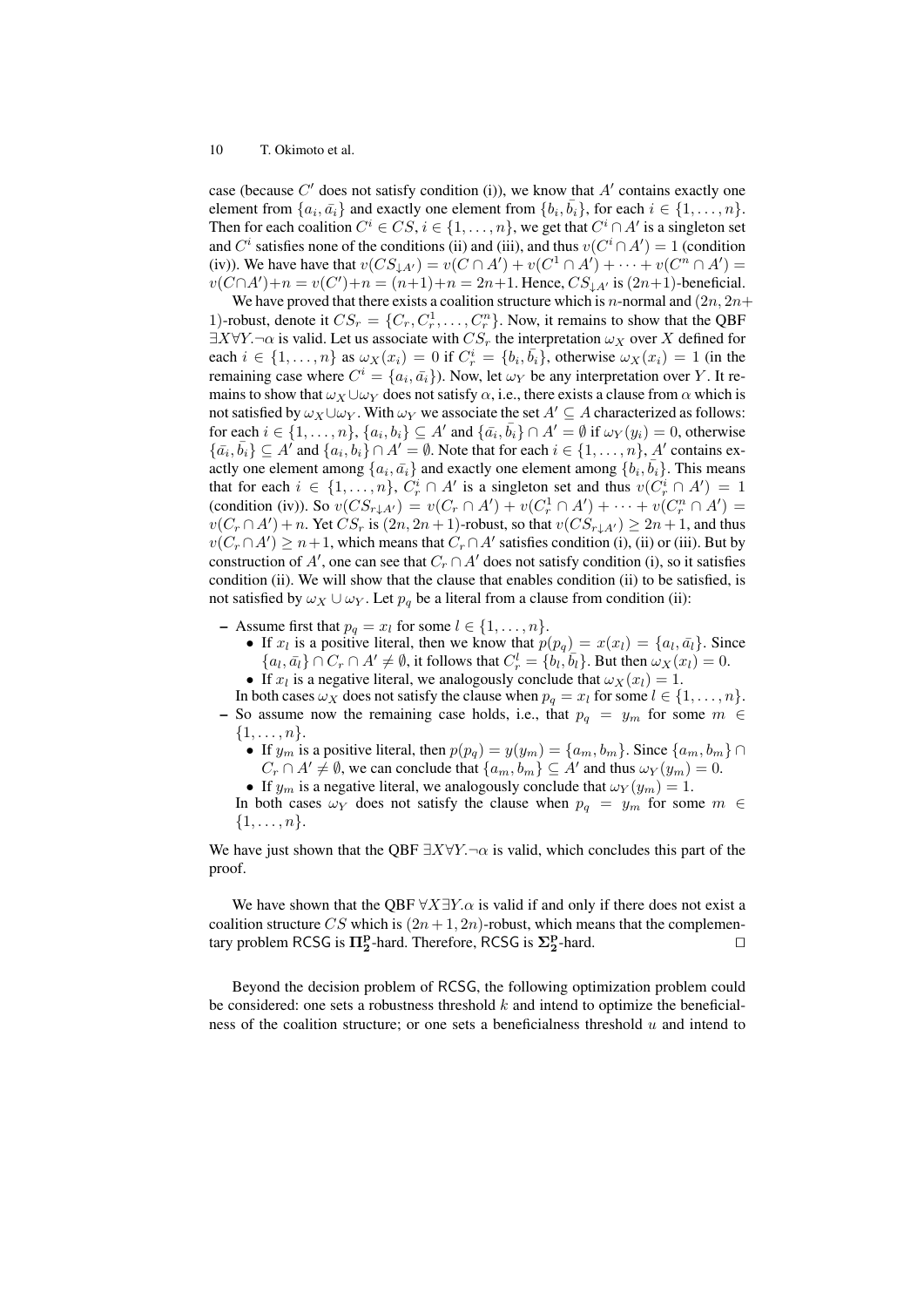optimize the robustness of the coalition structure. We can also view the RCSG problem as a bi-objective constraint optimization problem, and be interested in computing Pareto optimal (i.e., non-dominated) coalition structures.

## 4 The **AmorCSG** algorithm

We now describe AmorCSG, our complete algorithm to compute the coalition structure of maximum beneficialness. The algorithm is based on the integer-partitioning (IP) approach [10, 17]. We briefly describe the IP-approach and refer to the original works [10, 17] for more details. It starts by decomposing the search space into disjoint parts (*integer partitions*) and applies branch-and-bound to each subspace. Every integer partition of *n* (the number of agents) defines a subspace by associating the integers in the partition to the number of agents in each coalition (e.g.  $1 + 3$  is a subspace with two coalitions with one and three agents). Note that the integer partitions generated by *n* are non-overlapping. The main advantage of the decomposition is that effective upper bounds can be calculated for partial solutions from a particular partition, which is an essential for pruning the search space in the branch-and-bound algorithm. Our algorithm follows the same structure as the IP algorithm, with the addition of the following important components: calculation of the robustness for coalitions and coalition structures, robust upper bounds, and our pruning technique for branch-and-bound. These are described in detail below. The pseudo-code of AmorCSG is given in Algorithm 1 and 2.

```
Algorithm 1: Branch-And-Bound Subspace Search
   input: \, CSG, I = [I_0, \ldots, I_{m-1}], koutput: CS in subspace I with the highest r(CS, k)
1 begin
2 CSbest ←− ∅; LBbest ←− −∞; depth ←− 0
\begin{array}{c|c} \n\mathbf{3} & C\mathbf{S} \longleftarrow [C_0, C_1, \ldots, C_{m-1}] \\
\hline\n\mathbf{4} & C_i \longleftarrow \emptyset, \forall i\n\end{array}4 Ci ←− ∅, ∀i
5 while depth \geq 0 do
6 if depth = m then
7 depth ←− depth − 1
8 i if r(CS, k) > LB^{best} then
\bullet | | LB^{best} \leftarrow r(CS, k)\begin{array}{c|c|c|c|c} \hline \text{10} & \text{} & \text{} \end{array} \begin{array}{c} \hline \text{110} & \text{} & \text{} \end{array} \begin{array}{c} \text{C} & \text{C} & \text{C} & \text{C} \end{array}11 else
12 Cdepth ←− select next coalition not explored
                  // if no new Cdepth possible, backtrack
13 if C_{depth} = \emptyset then
14 depth ←− depth − 1
15 | | | continue
16 if r(CS, k) + \sum_{depth < j < m} UB(I_j) > LB^{best} then
17 depth ←− depth + 1
18 return CSbest
```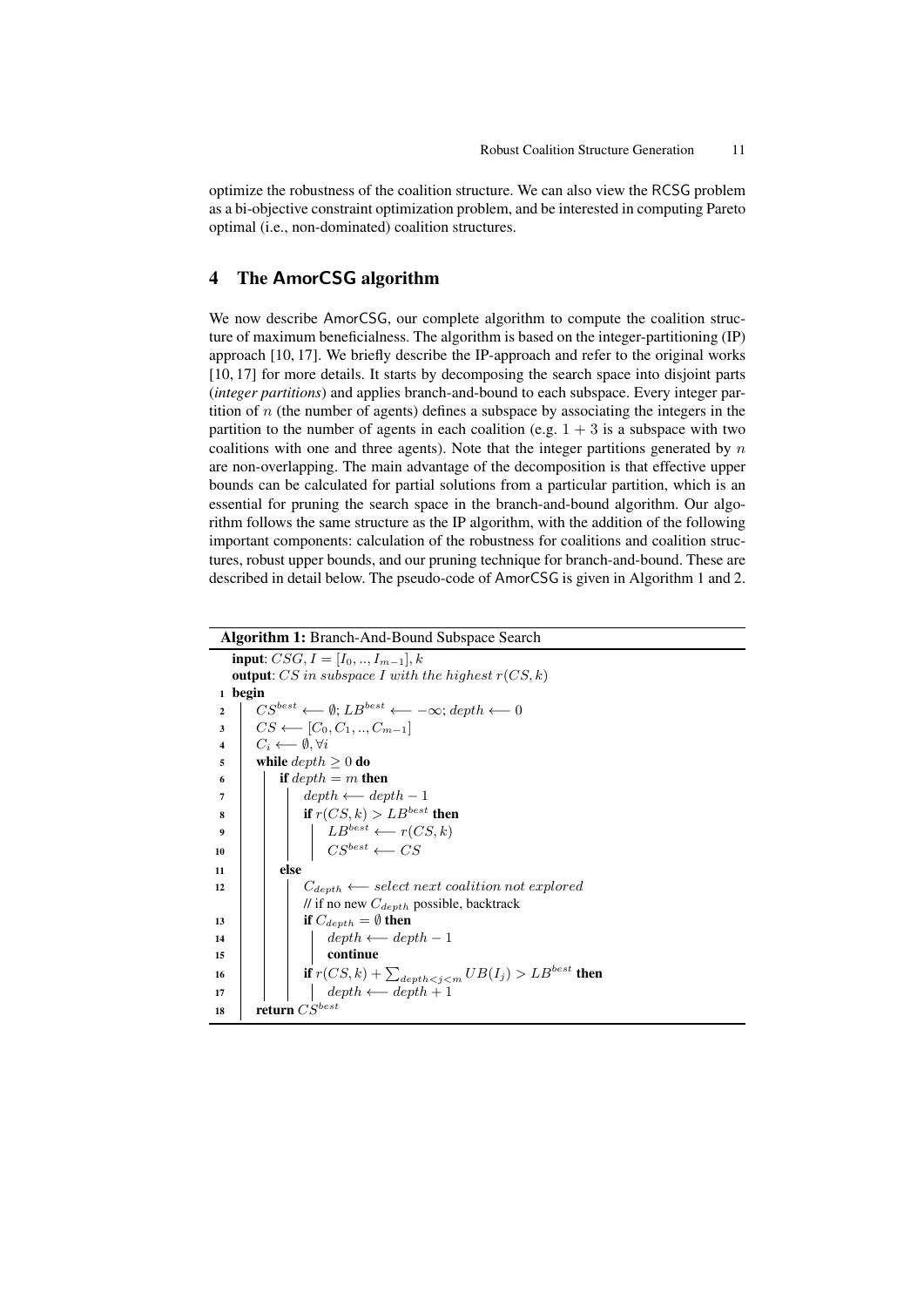Algorithm 2: AmorCSG Algorithm Outline

```
\text{input: } CSG = \langle A, v \rangle, koutput: CS^* = argmax_{CS}(r(CS, k))1 begin
2 IP ←− generate integer partitions of |A|
3 UBrob ←− computeRobustU pperBounds(IP) // Eq. 6
4 LBbest ←− −∞; CS∗ ←− ∅
5 do
6 for i for each I \in IP do
\begin{array}{c|c|c|c} \hline \end{array} if UB^{rob}(I) \leq LB^{best} then
\mathbf{s} | | | IP \leftarrow IP \setminus \{I\}9 if IP = \emptyset then
10 | break
11 Inext ←− argmax{UBrob(I) : I ∈ IP}
12 (val, CS) ←− searchSubspace(CSG, I, k) // Algorithm 1
13 if val \geq LB^{best} then
14 LBbest ←− val
15 CS∗ ←− CS
16 while IP \neq \emptyset17 return CS∗
```
We considered extending other state-of-the-art CSG algorithms for RCSG namely ODP [10], ODP-IP [10], and inclusion-exclusion DP [1]. However, these approaches are not applicable to RCSG, as they are based on dynamic programming and the Bellman property does not hold for RCSG. Our method uses dynamic programming during its execution but the core part of the algorithm is branch-and-bound.

**Definition 6 (Robustness of a Coalition (Structure)).** Let  $CSG = \langle A, v \rangle$  be a CSG problem description. For a given coalition structure *CS* on *A* and non-negative integer *k*, the *k*-robustness of CS, denoted  $r(CS, k)$ , is the maximal value *u* such that CS is  $(u, k)$ -robust. Similarly, the *k*-*robustness* of a coalition *C*, denoted  $r(C, k)$ , is the maximal value *u* if the coalition structure  $\{\{C\}\}\$ is  $(u, k)$ -robust.

**Robustness Values For Each Coalition** For every coalition *C* we calculate  $r(C, k')$ for each  $k' \in [1, min(k, |C|)]$  as a preprocessing step, which represents the lowest beneficial value obtainable after removing  $k'$  agents from C. We compute  $r(C, k')$  using a dynamic programming:

$$
r(C,0) = v(C),
$$
  
\n
$$
r(C,k') = \min_{\substack{C' \subset C \\ |C'| = |C| - 1}} (r(C',k'-1)), \ \forall k' \in [1, \min(k, |C|)].
$$
\n(1)

Robustness Values For a Particular Coalition Structure For a given coalition structure *CS* we compute its robust value as  $r(CS, k) = V(CS) - e(CS, k)$ , where  $e(CS, k)$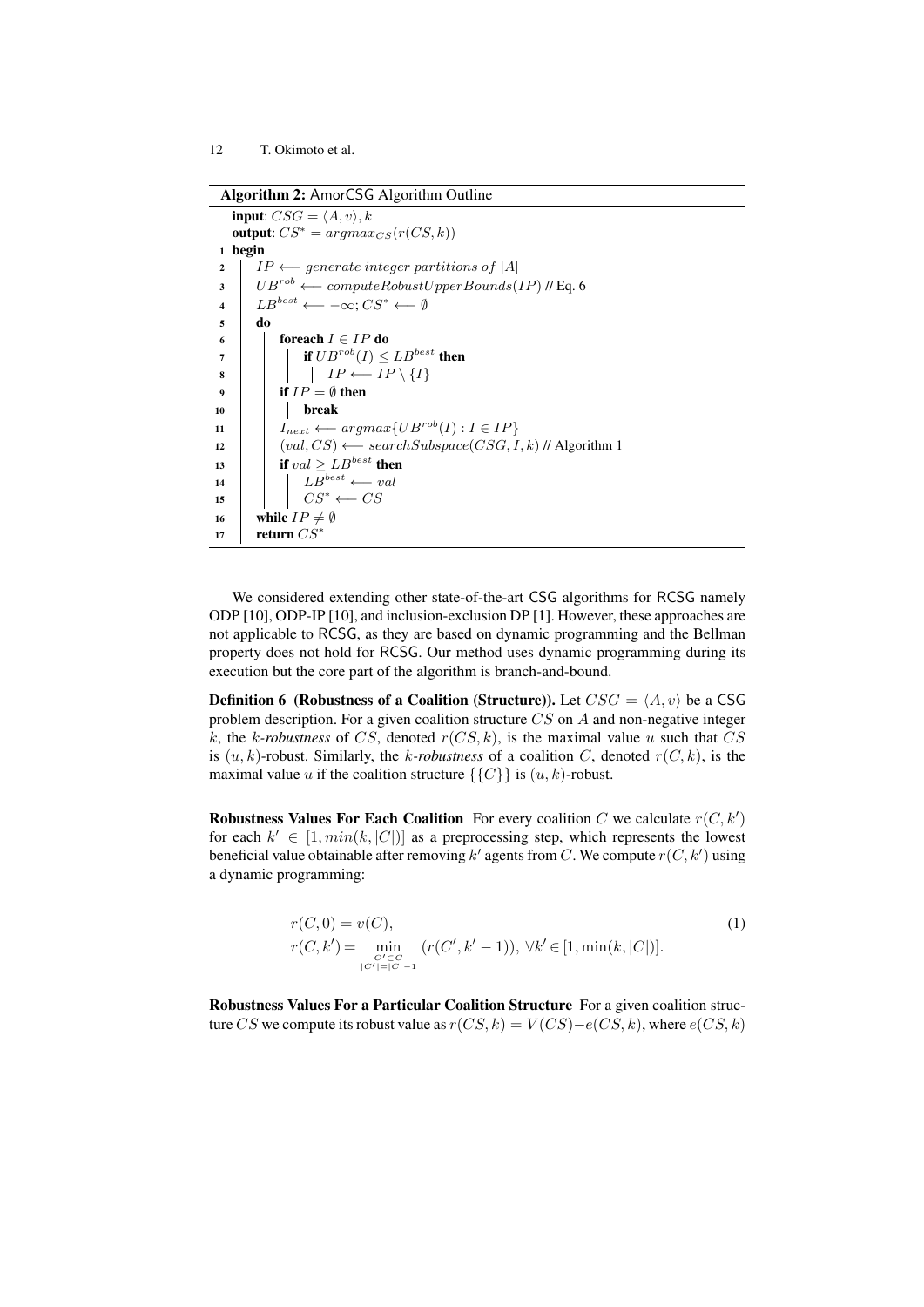is defined as the optimal value of the following *multidimensional knapsack problem*:

$$
e(CS,k) = \max \sum_{C \in CS} \sum_{j \in [1,|C|]} r(C,j) * x_{(C,j)}
$$
 (2)

$$
\sum_{C \in CS} \sum_{j \in [1, |C|]} j * x_{(C,j)} \le k \tag{3}
$$

$$
\sum_{j \in [1, |C|]} x_{(C,j)} \le 1 \qquad \forall C \in CS \tag{4}
$$

$$
x_{(C,j)} \in \{0,1\} \qquad \forall C \in CS, j \in [1,|C|] \tag{5}
$$

The value  $e(CS, k)$  denotes the maximum penalty that can be achieved by removing  $k$  agents. The variables  $x_{(C,j)}$  indicates if  $j$  agents are selected for removal from coalition *C*.

**Robust Upper Bounds** For a given subspace generated by the partition  $I = [I_0, I_1, \ldots, I_n]$ *I*<sub>*m*−1</sub>] we compute the upper bound as:

$$
UB^{rob}(I) = \max_{\sum_{j} y_j \le k \atop y_j \in \mathbb{N}_0} (\sum_{j \in [0,m)} (UB(max(0, I_j - y_j)))) \tag{6}
$$

In other words, we calculate maximum upper bound of all subspaces that can be generated by removing at most *k* agents from the subspace *I*. The upper bound of a partition *I*, *UB(I)*, is computed as in the integer-partition approach [10, 17].

Branch-And-Bound Pruning The partial solution *CS* can be pruned if it cannot be extended to a solution with a higher beneficial value than the best solution found so far (denoted *LBbest*). This is determined based on the upper bounds of the unassigned coalitions and *LBbest*:

$$
r(CS,k) + \sum_{j \in [d+1,m)} (UB(I_i)) \le LB^{best} \tag{7}
$$

The solution *CS* can be pruned from the search if the above equation holds. Note that the (partial) solution *CS* has its first *d* coalitions assigned at search tree depth *d*.

#### 4.1 Incremental Computation of r(CS, k)

The robust value  $r(CS, k)$  is computed in each iteration incrementally using dynamic programming. Let *c* be the coalition that is added to the partial solution *CS*, we then have:

$$
r(CS \cup c, k) = min\{r(CS, k - i) + r(c, i)|i \in [0, k]\}
$$
\n(8)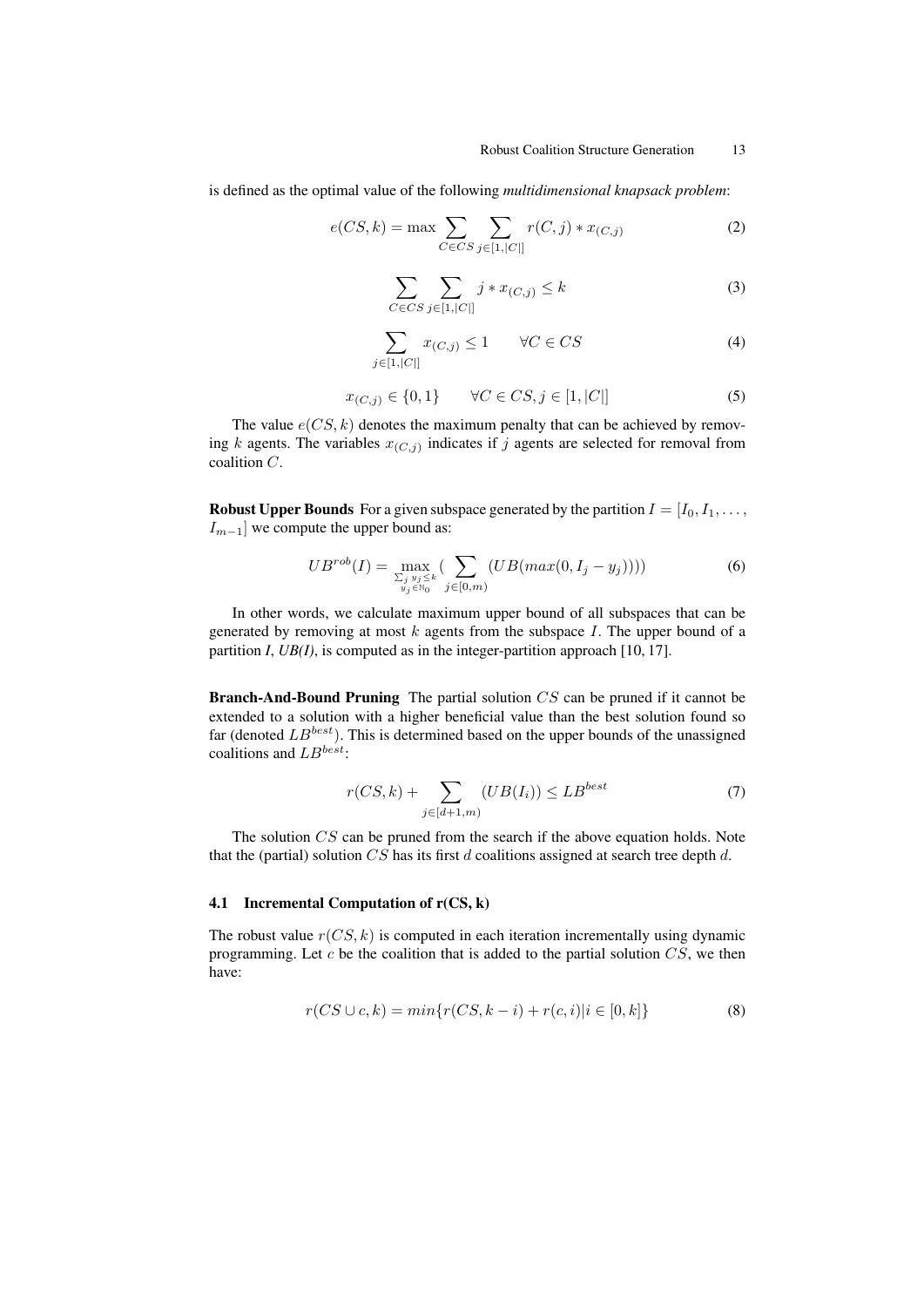

Fig. 1: Average runtime (five benchmarks for each *n*, the number of agents) on a variety of distributions with different values for k. Number of timeouts with a limit of 1 hours shown in brackets.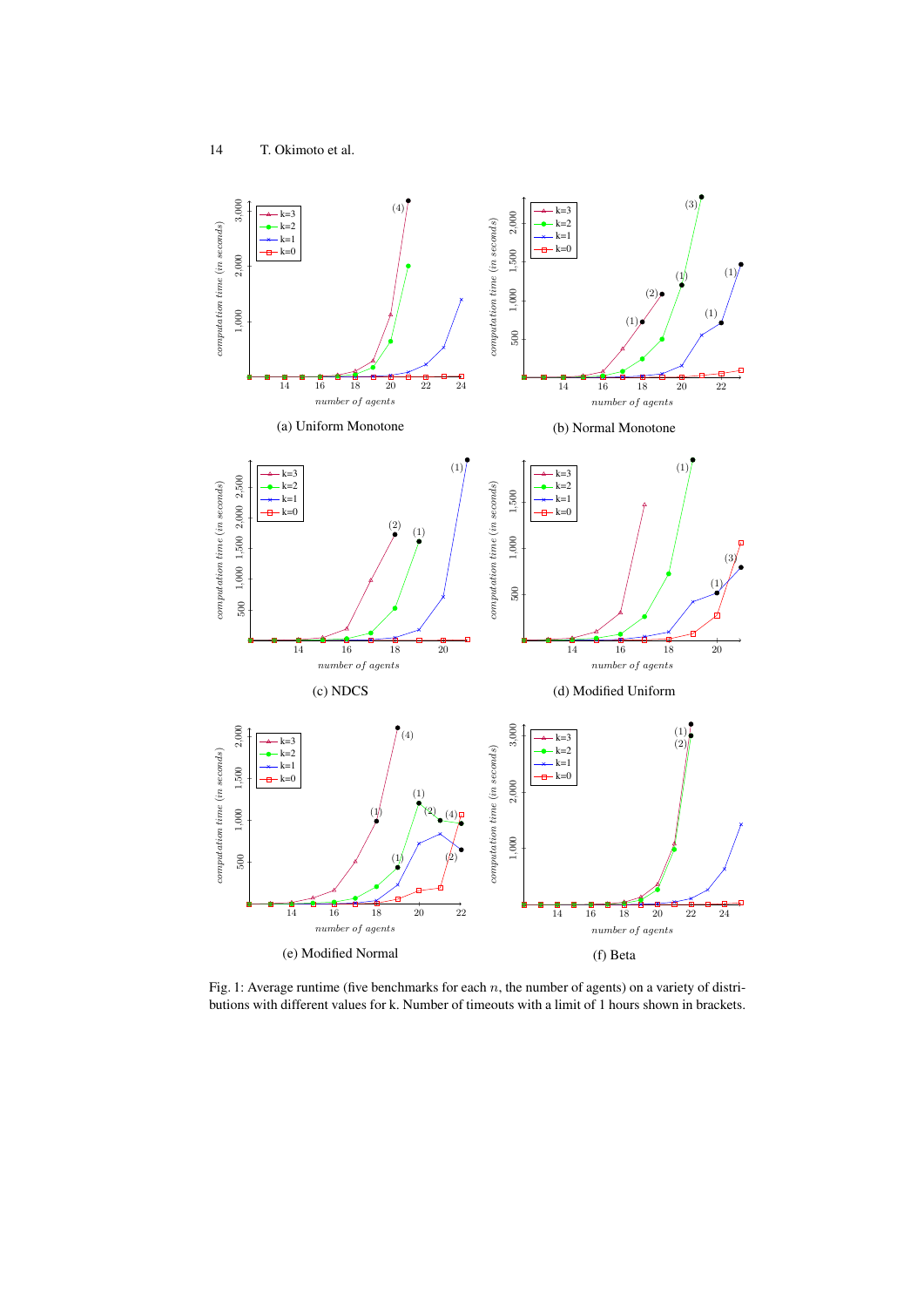### 5 Experimental Evaluation

We implemented AmorCSG and the integer-partition approach for CSG [10, 17] in C++. The experiments were run on an Intel i7-7700HQ CPU @ 2.80GHz with 32 GB of RAM. We experimented with instances based on several probability distributions for the characteristic function  $v$  used in the literature:

- $-$  Uniform:  $v(C) = Uniform(0, |C|)$  [8].
- $-$  Normal: *v*(*C*) = *Normal*( $μ = 10 * |C|$ ,  $σ<sup>2</sup> = 0.1$ ) [16].
- $-$  NDCS:  $v(C) = Normal(\mu = |C|, \sigma^2 = \sqrt{|C|})$  [17].
- Modified uniform: *v*(*C*) = *Uniform*(0*,* 10*∗|C|*)+*a*, where *a* = *Uniform*(0*,* 50) with probability 0.2 and  $a = 0$  otherwise [21].
- Modified normal:  $v(C) = Normal(10 * |C|, 0.01) + a$ , where *a* is as above [15].  $-$  Beta: *v*(*C*) = |*C*| ∗ *Beta*( $\alpha = \beta = 0.5$ )[10].
- 

The benchmarks were adjusted to ensure monotonicity. We compared the runtime for different values of *n* (number of agents) and  $k \in [0, 3]$  (robustness parameter). Note that RCSG with  $k = 0$  degenerates to CSG. The results are summarized in Figure 1, averaged over five instances for each *n*.

The distribution used plays an important role in the execution time, more so than for standard CSG  $(k = 0)$ . The main reason is that bounds on robustness cannot be approximated as accurately in general and this is further amplified for certain distributions. Furthermore, the strength of the robust bounds weakens with the increase in *k*. Hence, the algorithm must explicitly explore a large part of the search space, leading to higher run times when compared to CSG. In return, guarantees on robustness are provided.

### 6 Conclusion

In this paper, the robustness issue for CSG has been investigated. The contributions of this paper are as follows: A notion of robustness in the CSG framework has been formalized and shown useful. Furthermore, the corresponding decision and (bi-objective) optimization problems for RCSG have been studied and the computational complexity has been identified. Finally. a complete algorithm has been presented for solving a RCSG problem.

This work paves the way for a number of perspectives. Our complete algorithm (AmorCSG) can solve RCSG problem instances such as waste-water treatment system. For addressing large-scale RCSG instances, we plan to develop approximate algorithms. Another perspective will consist in considering the robustness issue in a *probabilistic* setting. In the framework presented in this paper, the robustness of a coalition structure is evaluated from the "worst-case" viewpoint. Another approach would be to consider each agent as "reliable" to a certain extent, e.g., by associating with each agent *a<sup>i</sup>* a value  $\alpha(a_i) \in [0,1]$  standing for the probability that the agent may remain in its coalition at the next step. Obviously enough, this probabilistic setting departs from the one we proposed here. Lastly, we plan to extend our framework to a *dynamic* setting in which the set of agents *A* may change w.r.t. time, with the objective to apply it to a distributed robot team reconfiguration problem [4].